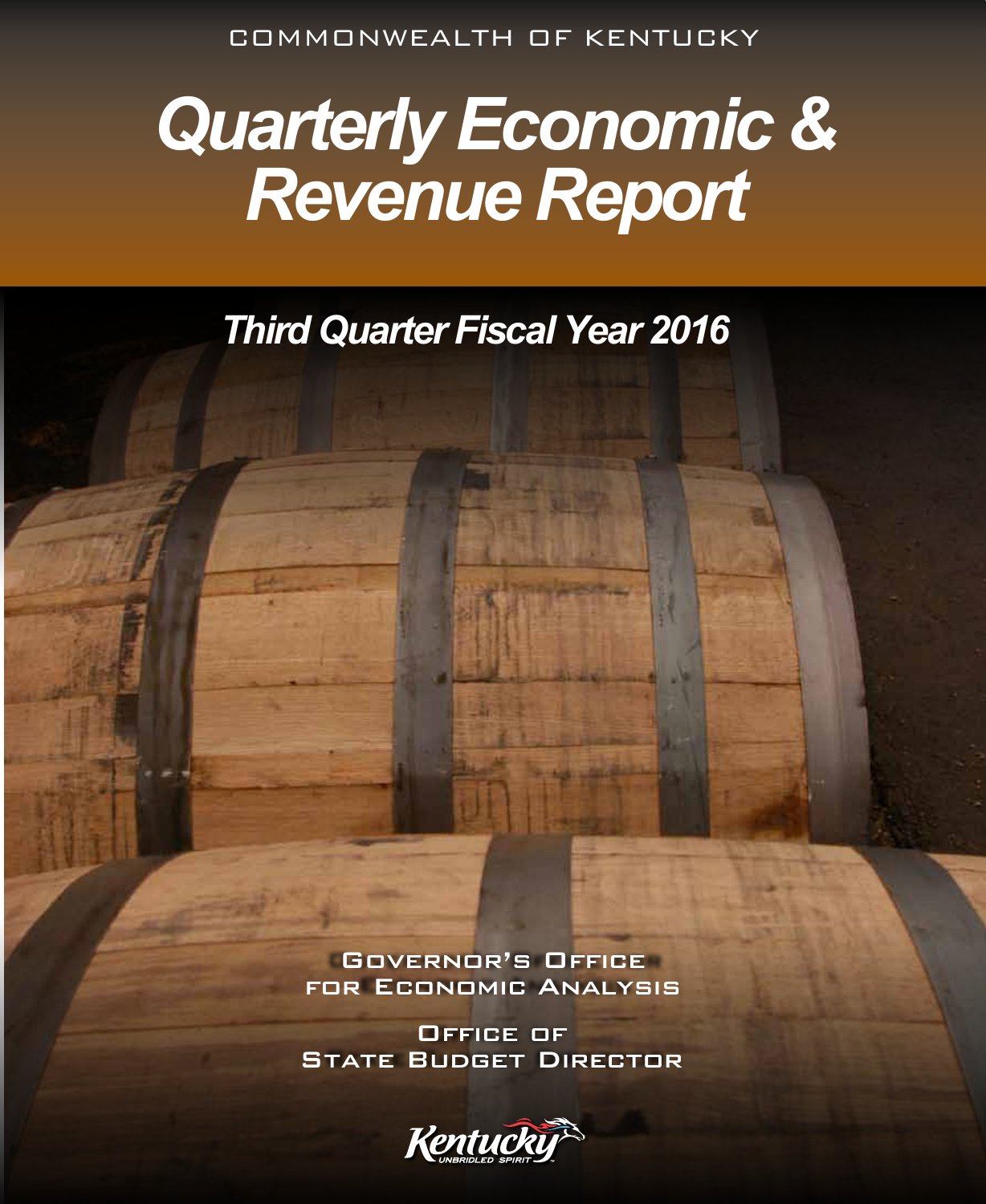

*Office of State Budget Director*

284 Capitol Annex, 702 Capitol Avenue Frankfort, Kentucky 40601

> (502) 564-7300 Internet: osbd.ky.gov

**John E. Chilton State Budget Director**

Governor's Office for Policy and Management Governor's Office for Economic Analysis Governor's Office for Policy Research

April 29, 2016

**Matthew G. Bevin Governor**

> The Honorable Matthew G. Bevin Governor Commonwealth of Kentucky State Capitol Building Frankfort, KY 40601

Dear Governor Bevin:

We have prepared the attached Quarterly Economic and Revenue Report which summarizes the Commonwealth's revenue and economic statistics for the third quarter of Fiscal Year 2016 (FY16). It also includes an interim economic and revenue forecast for the next three fiscal quarters.

The revenue forecasts discussed in this report were estimated using the March 2016 "control scenario" of the national and state economic models. Forecasted revenues are prepared pursuant to KRS 48.400(2) and are unofficial staff estimates derived from the latest actual revenue collections and economic analysis by the Office of State Budget Director.

Growth in the state and national economies supports the strong projected revenue collections. Third quarter real gross domestic product growth increased slightly to 2.4 percent over the third quarter of the previous fiscal year. Positive highlights for the national economy continue to be growth in employment and personal incomes, as well as increases in consumer spending on areas other than energy, which were depressed due to low gasoline prices.

The Commonwealth appears ready to maintain its solid and steady rate of personal income growth throughout the first half of FY17. Employment growth is forecast to remain positive while growing at an ever slower rate because firms must raise wages in order to attract qualified workers.

Revenue collections grew 7.2 percent, or \$163.7 million, in the third quarter of FY16 following a 3.5 percent increase in the second quarter and a 4.5 percent performance in the first quarter of the year. This is the ninth consecutive quarter in which General Fund revenue growth has been positive.

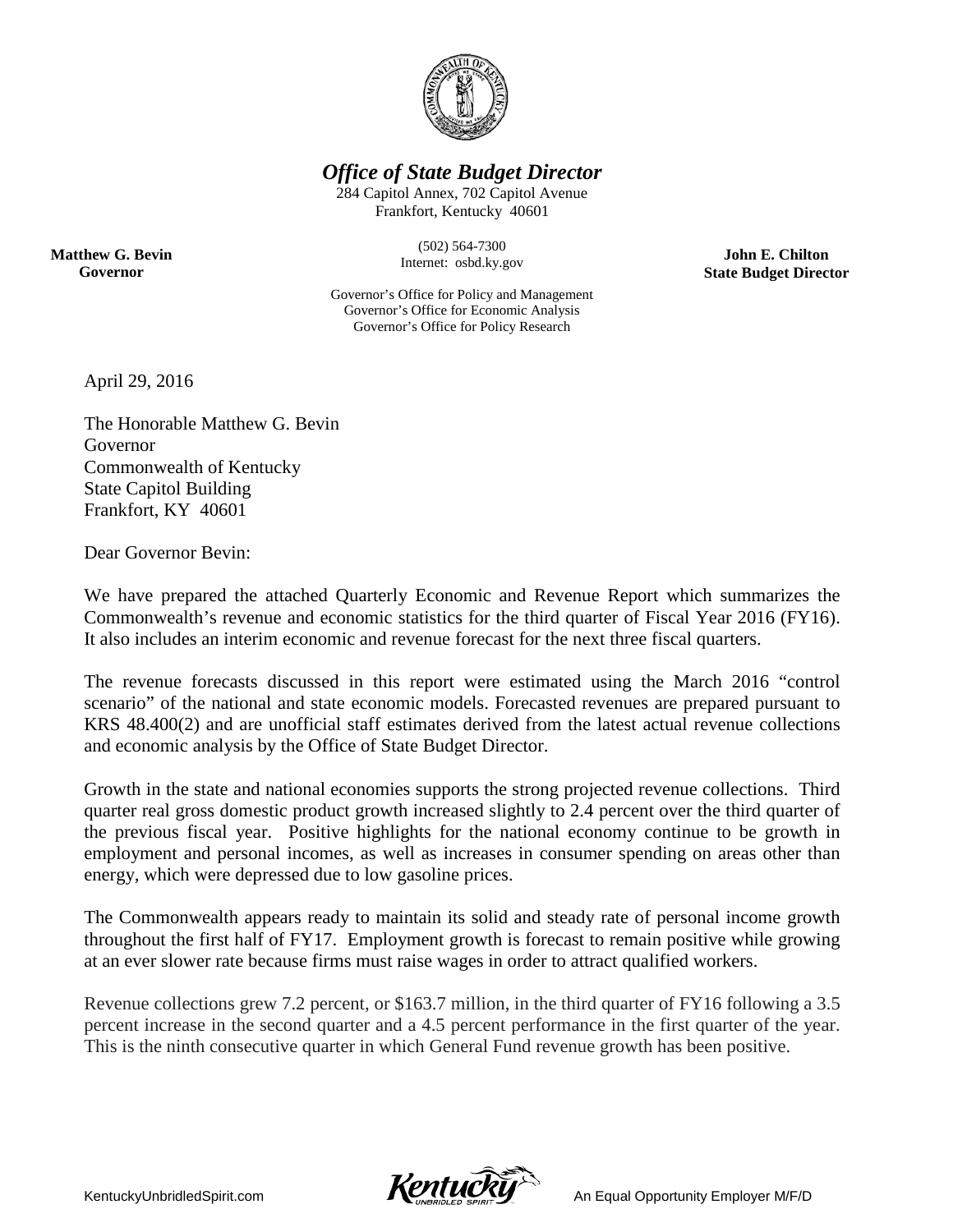Governor Bevin April 29, 2016 Page 2

The upcoming fiscal quarter will prove very telling as to the relative strength of economic factors and their ability to generate an elastic response in state tax revenues. We will closely monitor these trends as the final quarter progresses.

Sincerely,<br>John Elhrith

John E. Chilton State Budget Director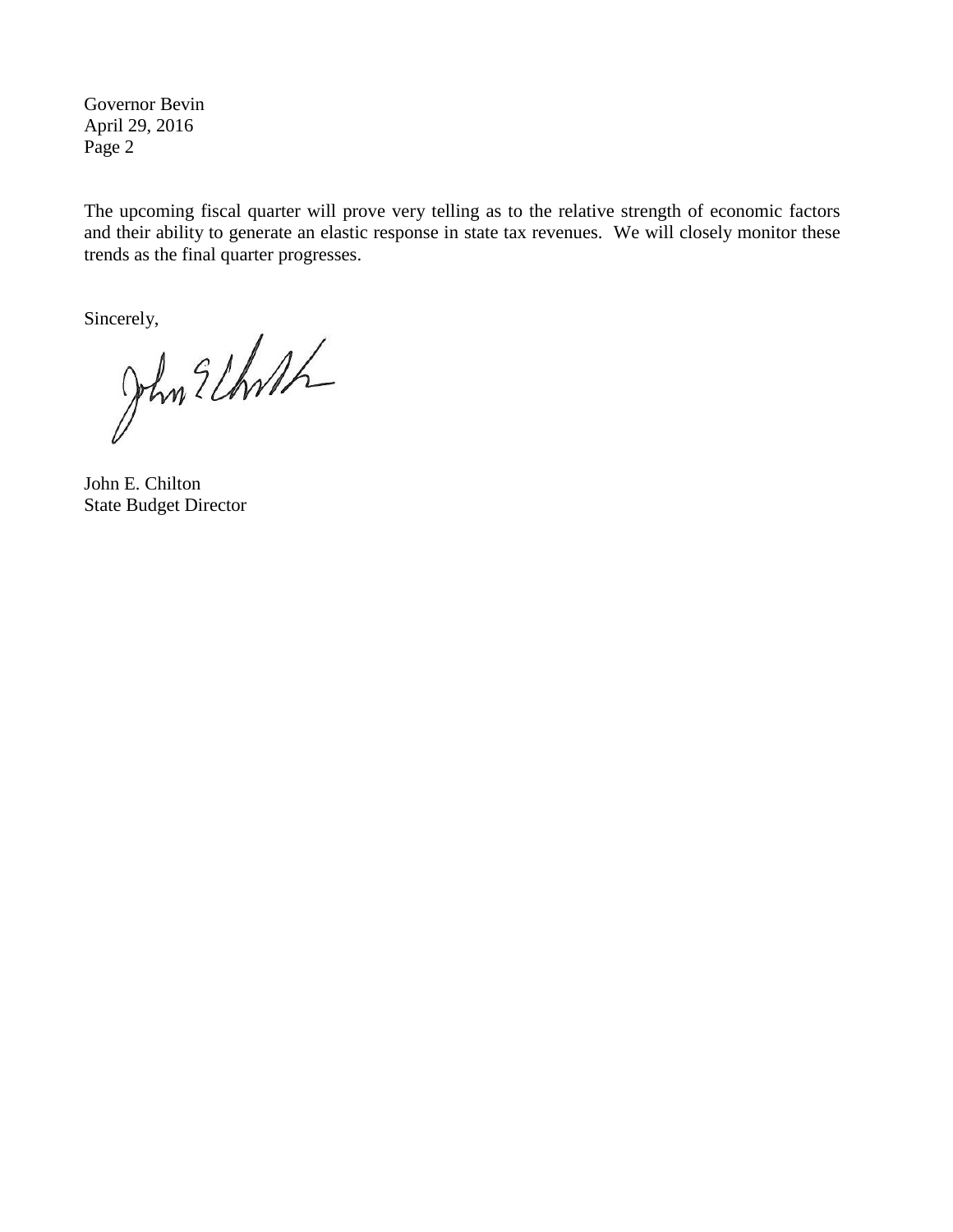### TABLE OF CONTENTS

| <b>Revenue Receipts Third Quarter FY16</b> |
|--------------------------------------------|
|                                            |
|                                            |
| The Economy - Third Quarter FY16           |
|                                            |
|                                            |
| <b>Interim Outlook</b>                     |
|                                            |
|                                            |
|                                            |
|                                            |
| Appendix                                   |
| General Fund & Road Fund Revenues 23-24    |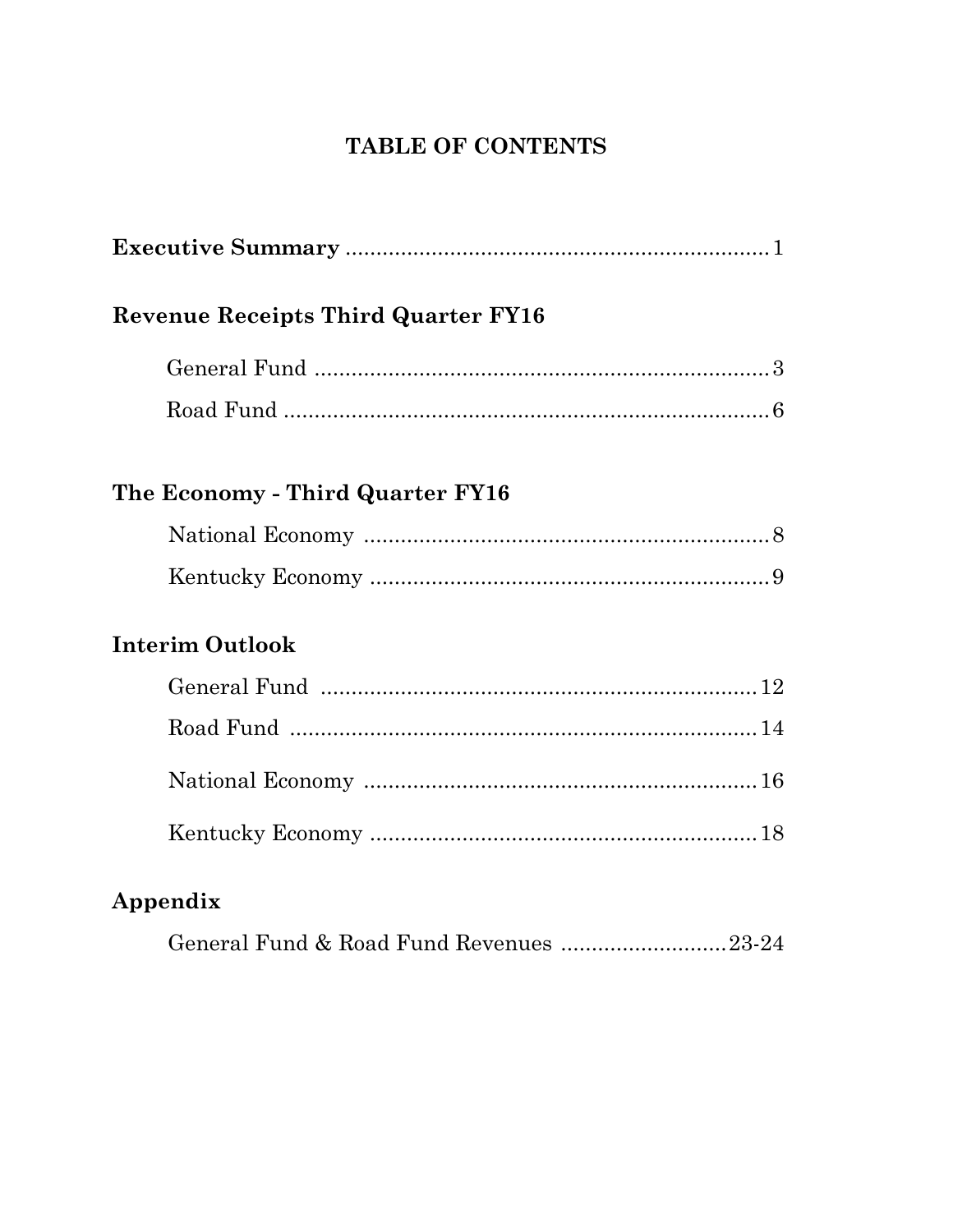## **Executive Summary**

In accordance with KRS 48.400(2), the Office of State Budget Director (OSBD) has prepared this *Quarterly Economic and Revenue Report* for the third quarter of FY16. This report includes updates on the national and Kentucky landscapes, as well as an economic and fiscal outlook for the next three fiscal quarters.

The revenue forecasts discussed in this report were estimated using the March 2016 "control scenario" economic forecast from both IHS Global Insight (hereafter Global Insight) and the Kentucky Macroeconomic Model (MAK). Forecasted revenues prepared pursuant to KRS 48.400(2) are unofficial staff estimates derived from the latest revenue collections and economic analysis. When compared to the official estimates that were presented in the prior edition of the *Quarterly Report*, this document will provide the first update of the projected year-end deviations from the official projections.

General Fund receipts in the third quarter of FY16 totaled \$2,443.6 million compared to \$2,279.9 million in the third quarter of FY15, for an increase of \$163.7 million or 7.2 percent. The official revenue estimate for FY16 calls for 3.2 percent revenue growth over FY15. To meet the estimate, receipts can actually decline 1.2 percent over the last three months of FY16. The fourth quarter of FY16 pits two opposing factors against one another. Revenue momentum has been building all fiscal year – year-to-date receipts have increased 5.0 percent with quarterly growth rates of 4.5, 3.5, and 7.2 percent, respectively. However, the fourth quarter of FY15 grew at an astounding 8.6 percent – thus creating a high base period of comparison when computing the growth for the fourth quarter.

Projected General Fund revenues for the next three quarters are shown in Table 6 later in this report. As the table indicates, fourth quarter General Fund growth is projected to be 2.4 percent compared to the final quarter of FY15. Adding the three quarters of historical data to the fourth quarter estimates, General Fund revenues for FY16 are projected to equal \$10,390.6 million for full-year growth of 4.3 percent – generating \$100.7 million in General Fund revenues in excess of the official estimate. Collections at the forecasted levels would also generate 3.7 percent growth in the first half of FY17.

Individual income tax receipts are expected to total \$4,339.2 million in FY16, mostly due to the robust growth of 7.6 percent in the first three quarters of the fiscal year. Receipts are projected to increase by 4.5 percent during the final quarter of FY16. Taken in aggregate, the individual income tax is forecasted to grow at an impressive 6.6 percent rate for FY16. Growth in the individual income tax is even more notable considering that the base from FY15 grew at an impressive rate of 8.5 percent.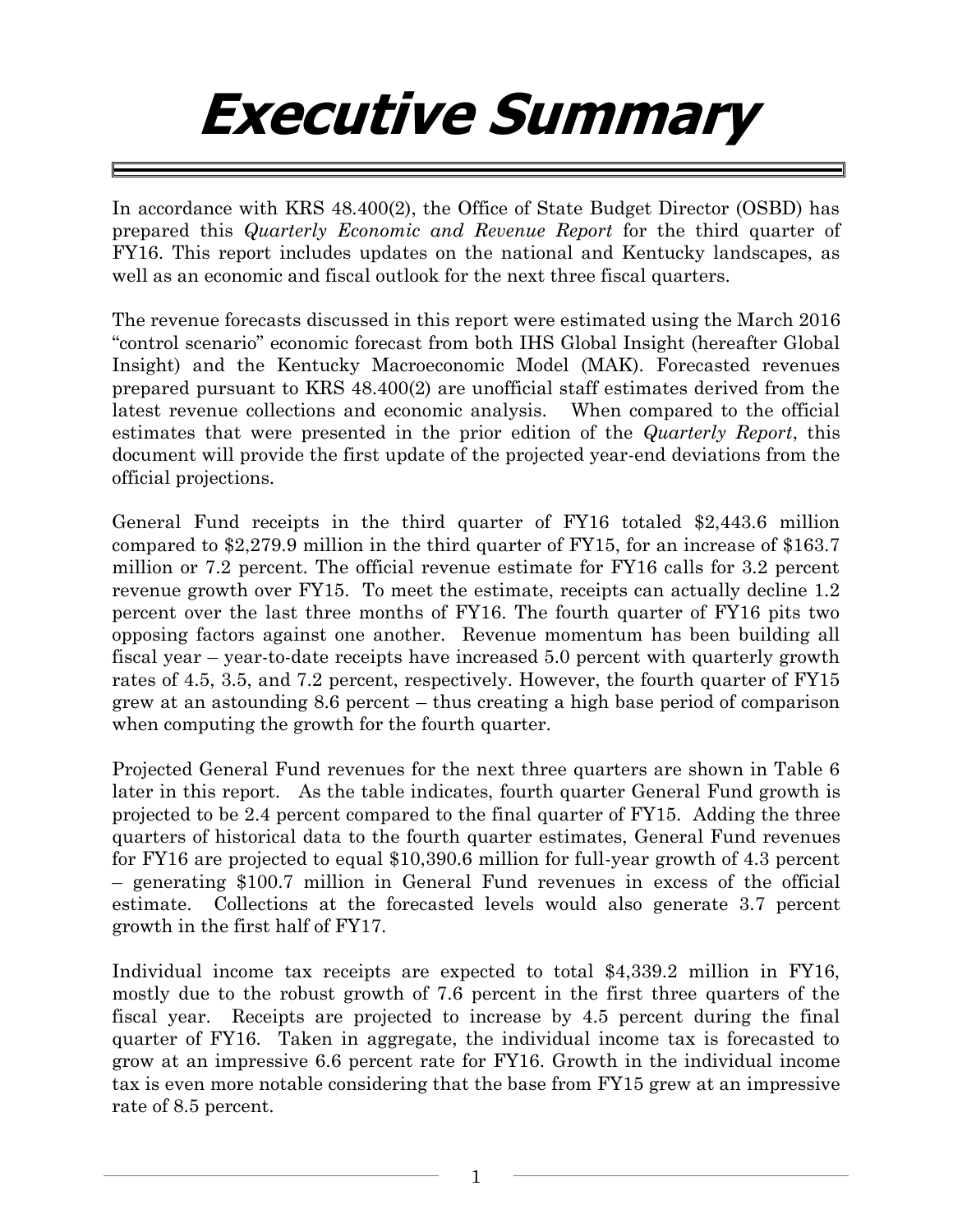Road Fund revenues are forecasted to fall in the fourth quarter of FY16, the fifth consecutive quarterly contraction. The string of declines follows an expansionary period in which collections increased in 19 of the previous 20 quarters. The decline in revenues is expected to continue over the first two quarters of FY17; however, on the positive side, the rate of decline will get smaller and approach zero. The FY16 full-year forecast is \$15.6 million more than the official revenue forecast.

Growth in the state and national economies undergird the strong projected revenue collections. Third quarter real gross domestic product growth increased slightly to 2.4 percent over the third quarter last year. Consumption and government expenditures growth were the two largest contributing components to real GDP in the third quarter. US personal income grew by 4.4 percent in the third quarter of FY16. This personal income growth was broad in scope and occurred evenly across all of the components of personal income. Kentucky personal income outpaced the US economy by posting 5.0 percent growth in the third quarter of FY16. Kentucky non-farm employment grew by 1.4 percent in the third quarter of FY16. Information services employment grew the fastest in the third quarter of FY16, growing 4.8 percent. Kentucky's mining employment declined in the third quarter by 9.8 percent. Mining employment declined by a net 1,600 jobs since the third quarter of FY15.

Bright spots for the near-term forecast of the national economy continue to be growth in employment and personal incomes as well as increases in consumer spending on areas other than energy due to low gasoline prices. Continued growth in the real estate sector has been an important driver for the manufacturing of durable goods-- particularly automobiles. Trouble spots include the decrease in net exports due to a strong dollar, alarmingly slow economic growth abroad, and financial difficulties of energy companies due to low prices of coal, oil, and natural gas.

Locally the Commonwealth appears poised to maintain its solid rate of personal income growth throughout the first half of FY17. Employment growth is forecast to remain positive while growing at an ever slower rate as firms raise wages in order to attract workers. The recent upward trend in labor force participation is a promising sign that workers find the job market increasingly attractive. An increase in single-unit housing permits suggests an increase in housing supply and construction employment.

While the US remains somewhat isolated from trouble abroad, some forecasters have expressed concern over US growth prospects going forward. It is noteworthy that the Federal Open Market Committee (FOMC) signaled greater hesitancy to raise rates this year, despite core CPI seeing its largest year-on-year increase in February since 2008. Moreover, continued strength in the US dollar creates uncertainty for Kentucky's automobile and aerospace manufacturing exporters. While low energy prices are a boon to consumers, the same low prices continue to squeeze suppliers in the mining industry and layoffs in that sector continue.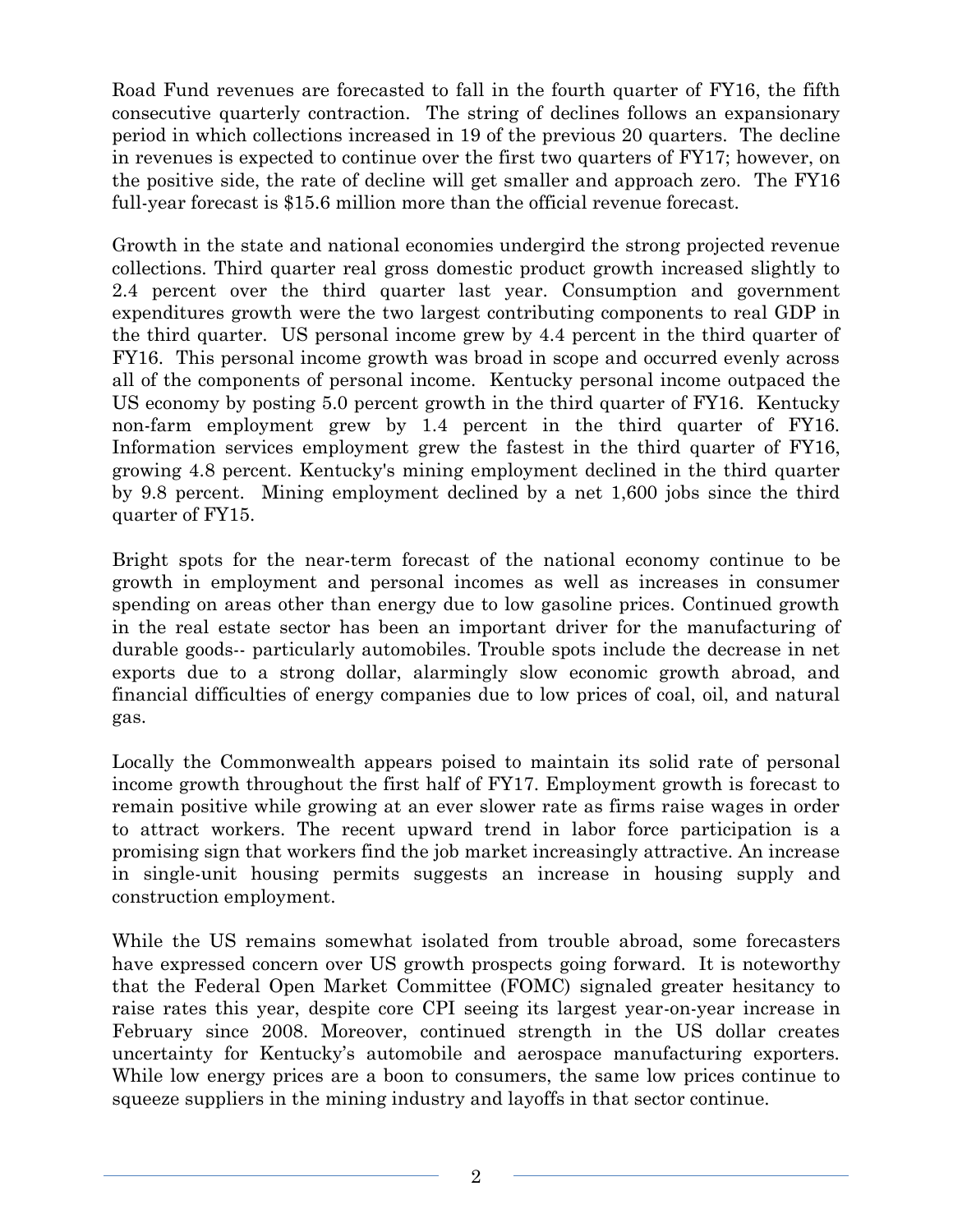## **Revenue Receipts**

### **GENERAL FUND Third Quarter, FY16**

General Fund receipts in the third quarter of FY16 totaled \$2,443.6 million compared to \$2,279.9 million in the third quarter of FY15, for an increase of \$163.7 million or 7.2 percent. Through the first three quarters of the fiscal year, receipts have increased 5.0 percent. The official revenue estimate calls for 3.2 percent revenue growth for the fiscal year. To meet the estimate, receipts can decline 1.2 percent over the last three months of FY16. The ability of General Fund receipts to continue to register growth is greatly aided by robust collections in most of the major accounts.

Revenue growth appears to be picking up momentum as the 7.2 percent rate of increase in the third quarter of FY16 follows 3.5 percent growth in the second quarter and a 4.5 percent performance in the first quarter. These growth rates have been led by individual income tax, corporation income, lottery, cigarette and sales and use taxes. This is the ninth consecutive quarter in which General Fund revenue growth has been positive.

| Table 1<br><b>Summary General Fund Receipts</b><br>\$ millions |         |         |         |         |  |  |  |  |
|----------------------------------------------------------------|---------|---------|---------|---------|--|--|--|--|
| <b>Diff</b><br>FY16<br><b>FY15</b><br><b>Diff</b>              |         |         |         |         |  |  |  |  |
|                                                                | Q3      | Q3      | \$      | %       |  |  |  |  |
| Individual Income                                              | 960.3   | 840.2   | 120.1   | 14.3    |  |  |  |  |
| Sales and Use                                                  | 836.0   | 785.9   | 50.0    | 6.4     |  |  |  |  |
| Property                                                       | 137.4   | 134.3   | 3.2     | 2.4     |  |  |  |  |
| Corporation Income                                             | 92.6    | 86.7    | 5.9     | 6.8     |  |  |  |  |
| Coal Severance                                                 | 25.4    | 40.6    | $-15.3$ | $-37.6$ |  |  |  |  |
| Cigarette Taxes                                                | 51.2    | 49.6    | 1.6     | 3.3     |  |  |  |  |
| LLET                                                           | 35.5    | 42.1    | $-6.6$  | $-15.7$ |  |  |  |  |
| Lottery                                                        | 59.0    | 55.5    | 3.5     | 6.3     |  |  |  |  |
| Other                                                          | 246.2   | 245.0   | 1.3     | 0.5     |  |  |  |  |
| Total                                                          | 2,443.6 | 2,279.9 | 163.7   | 7.2     |  |  |  |  |

Collections in the major revenue categories are shown in summary form in Table 1. Detailed information on these and other accounts is available in the Appendix.

Variations in the quarterly receipts are often affected by differences in the timing of payments into revenue accounts. While timing differences were not as prevalent as in the past, property tax receipts continue to record some monthly shifts because of these differences.

Individual income tax receipts increased 14.3 percent in the third quarter of FY16. Receipts of \$960.3 million were \$120.1 million more than was collected in the third quarter of the previous fiscal year. Withholding and declarations receipts both increased from last year. Refund payments have been slower this year as the Department of Revenue has implemented additional security and fraud analysis tools to protect taxpayers. Collections have grown 7.6 percent through the first nine months of FY16.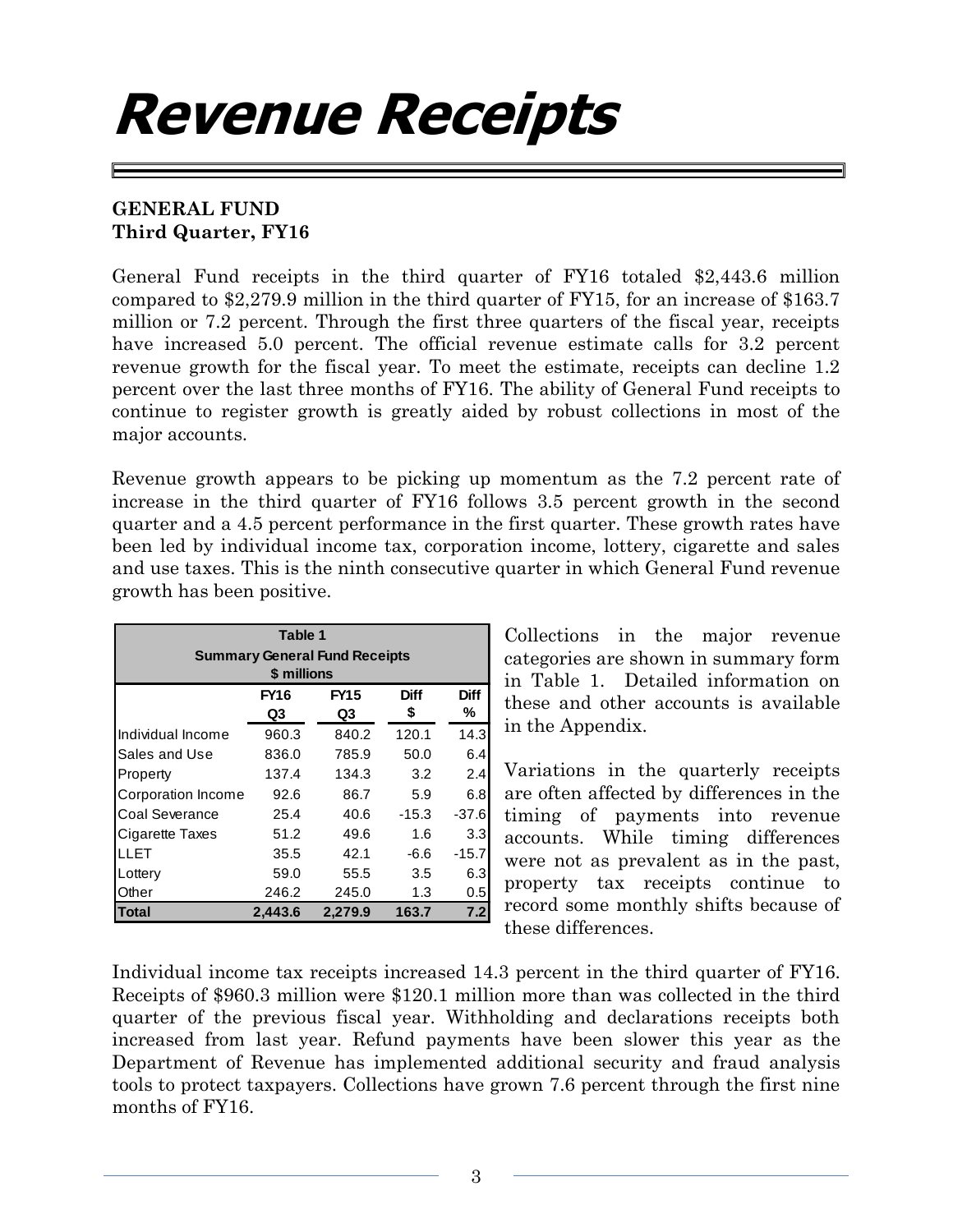Total sales and use tax receipts for the quarter were \$836.0 million, compared to \$785.9 million in the third quarter of FY15. The \$50.0 million difference translates to an increase of 6.4 percent. Year-to-date sales and use tax receipts have increased by 6.3 percent.

Third quarter property taxes were up 2.4 percent in the third quarter of FY16 due to the timing of collections in the tangible and public service property accounts. Collections of \$137.4 million compare to \$134.3 million received in the third quarter of the prior fiscal year. In general, property taxes have been very slow in recovering losses incurred during the 2007 recession where the valuations on all types of property plummeted.

Corporation income tax posted an increase of 6.8 percent, or \$5.9 million, during the third quarter of FY16. Receipts totaled \$92.6 million compared to the \$86.7 million received a year earlier. For the year, collections have increased 8.1 percent.

The coal severance tax continued to erode in the third quarter as receipts fell 37.6 percent. Receipts of \$25.4 million compare to \$40.6 million collected in the third quarter of FY15. Tax receipts have declined 29.4 percent through the first nine months of the fiscal year.

Cigarette taxes increased in the third quarter. Receipts of \$51.2 million were 3.3 percent more than collected in the third quarter of FY15. Year-to-date, cigarette tax receipts have grown 3.1 percent.

The limited liability entity tax (LLET) posted a \$6.6 million decline in the third quarter of FY16 when compared to FY15. The LLET collections in the current fiscal quarter stand at \$35.5 million compared to \$42.1 million in the same period a year earlier. Performance in the LLET has diminished since the tax hit a peak level of \$246.1 million in FY13.

Lottery dividends grew in the third quarter with revenues of \$59.0 million, which were 6.3 percent above last year's third quarter total of \$55.5 million.

The "Other" category represents the remaining accounts in the General Fund, and collections in this account increased 0.5 percent with receipts of \$246.2 million.

Figure 1 details the composition of third quarter General Fund receipts by tax type. Seventy-three percent of General Fund revenues were collected in the areas of the individual income and sales taxes. The next largest source of revenue was the "other" account at 10 percent. The major components in this category include insurance premium, bank franchise, telecommunications, beer wholesale taxes and inheritance taxes. Property tax accounted for six percent. Corporation income accounted for four percent. Lottery receipts, cigarette and LLET taxes, accounted for two percent each fund. Finally coal severance taxes accounted for one percent.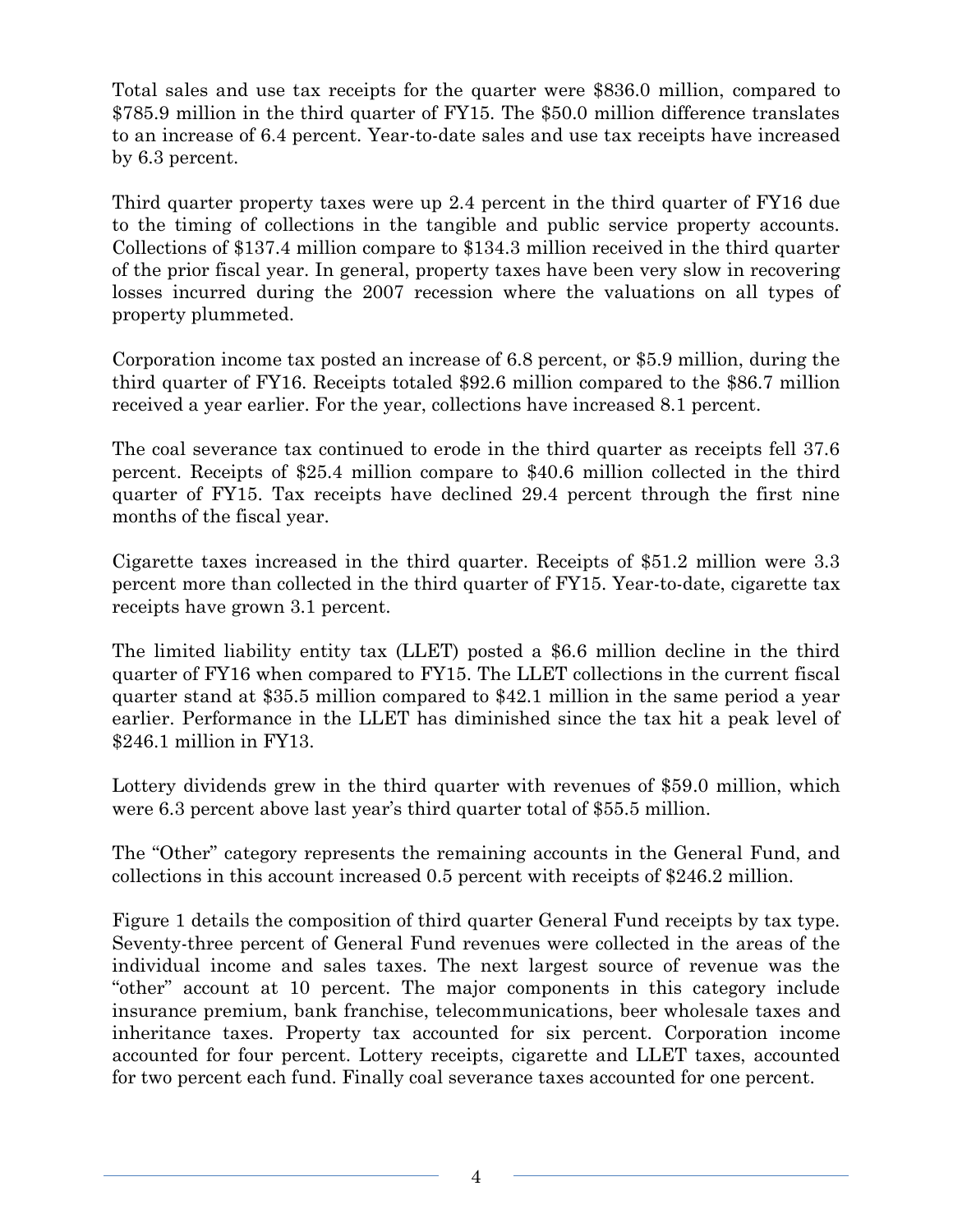

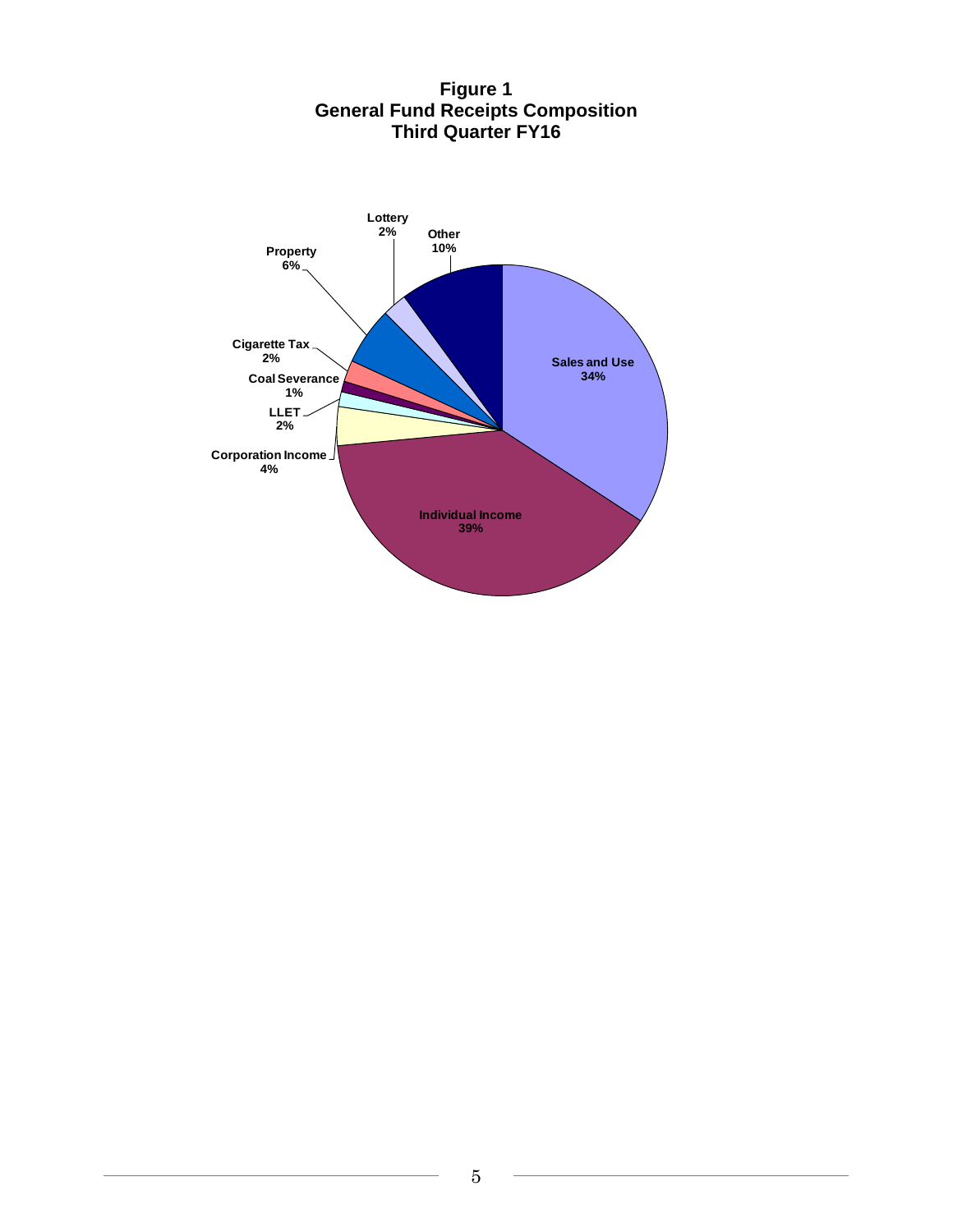### **ROAD FUND Third Quarter, FY16**

Road Fund revenue decreased 5.6 percent in the third quarter of FY16. Receipts totaled \$357.2 million compared to the \$378.3 million received in the third quarter of the last fiscal year. Through the first nine months of FY16, receipts have decreased 5.5 percent. Growth rates for the first three quarters were -8.3, -2.3 and -5.6 percent, respectively. The official Road Fund revenue estimate calls for revenues to decline 5.3 percent for the fiscal year. Based on year-to-date tax collections, revenues can fall 4.7 percent for the remainder of FY16 and still meet the estimate. Summary data are contained in Table 2 and detailed data are shown in the Appendix.

| Table 2                           |             |             |             |             |  |  |  |  |
|-----------------------------------|-------------|-------------|-------------|-------------|--|--|--|--|
| <b>Summary Road Fund Receipts</b> |             |             |             |             |  |  |  |  |
| \$ millions                       |             |             |             |             |  |  |  |  |
|                                   | <b>FY16</b> | <b>FY15</b> | <b>Diff</b> | <b>Diff</b> |  |  |  |  |
|                                   | Q3          | Q3          | \$          | ℅           |  |  |  |  |
| <b>Motor Fuels</b>                | 175.4       | 199.6       | $-24.2$     | $-12.1$     |  |  |  |  |
| Motor Vehicle Usage               | 111.9       | 107.7       | 4.1         | 3.8         |  |  |  |  |
| Motor Vehicle License             | 33.6        | 34.6        | $-1.0$      | $-3.0$      |  |  |  |  |
| <b>Motor Vehicle Operators</b>    | 4.0         | 3.8         | 0.1         | 3.0         |  |  |  |  |
| <b>Weight Distance</b>            | 20.2        | 19.7        | 0.5         | 2.6         |  |  |  |  |
| Income on Investments             | 1.2         | 1.3         | $-0.1$      | $-6.4$      |  |  |  |  |
| Other                             | 11.0        | 11.5        | $-0.5$      | $-4.4$      |  |  |  |  |
| Total                             | 357.2       | 378.3       | $-21.1$     | $-5.6$      |  |  |  |  |

Motor fuels tax receipts decreased 12.1 percent during the third quarter of FY16. Receipts were \$175.4 million and compare to \$199.6 million collected during the third quarter of last year. Through the first nine months of FY16 motor fuels fell 15.8 percent due to declines in the variable portion of the tax rate.

Motor vehicle usage tax receipts increased 3.8 percent, or \$4.1 million, during the third quarter. Receipts were \$111.9 million compared to \$107.7 million collected during the same period last year. Through the first nine months of FY16, the motor vehicle usage tax increased 11.6 percent.

Motor vehicle license tax receipts were down 3.0 percent during the third quarter of FY16. Receipts of \$33.6 million compare to \$34.6 million received during the third quarter of FY15.

Motor vehicle operators' license fees totaled \$4.0 million, a 3.0 percent increase compared to the level observed a year ago.

Weight distance tax receipts of \$20.2 million increased 2.6 percent compared to receipts collected during the third quarter of last year. The weight distance tax has some significance as a leading indicator of economic activity, as it is a good proxy for goods in transit over Kentucky highways.

Income on investment receipts totaled \$1.2 million, a 6.4 percent decrease compared to the level observed a year ago.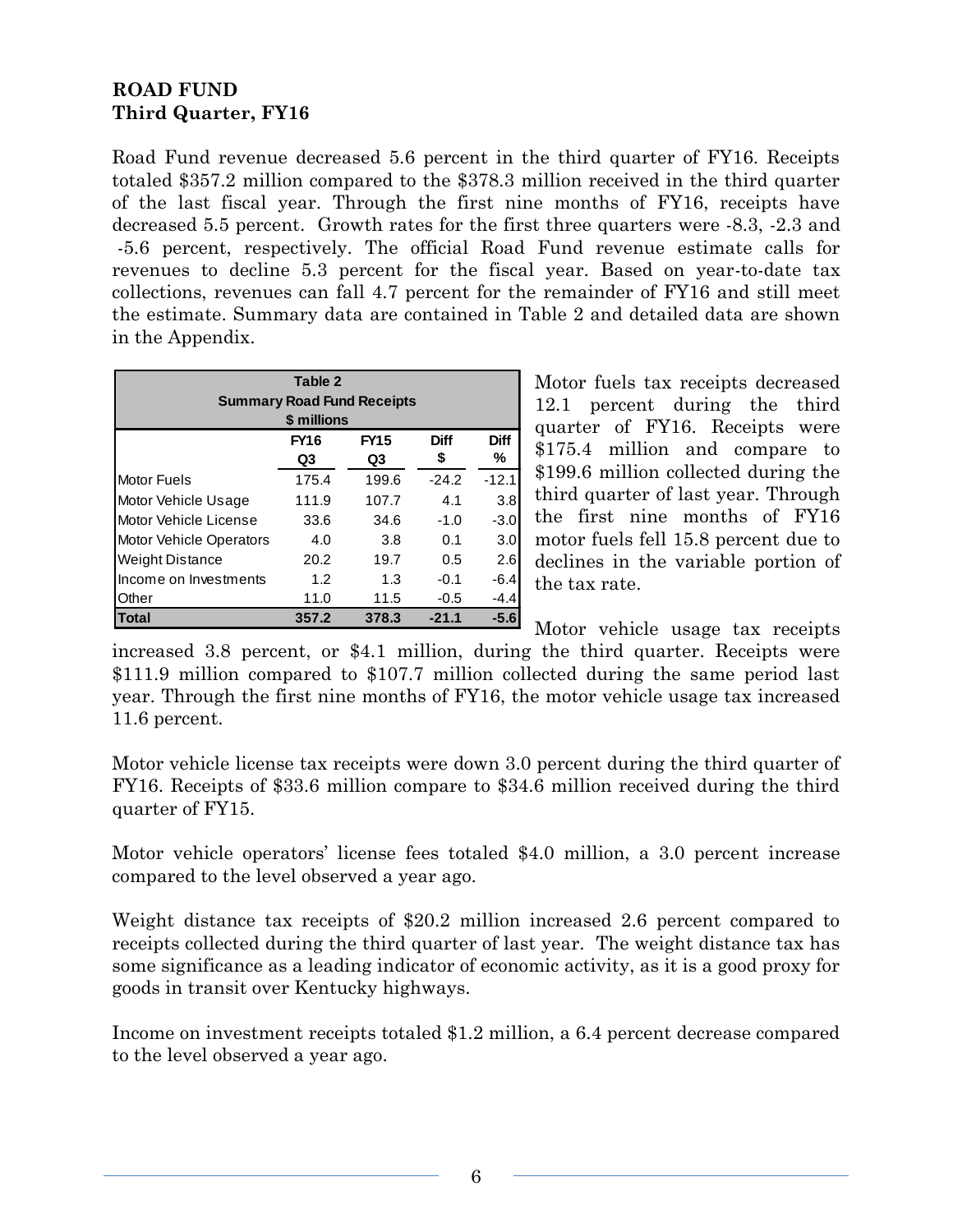The remainder of the accounts in the Road Fund combined for a decrease of 4.4 percent. Receipts for the "Other" category totaled \$11.0 million during the third quarter, compared to \$11.5 million in the third quarter of FY15.

Figure 2 details the composition of Road Fund revenues by tax type in the third quarter of FY16. Motor fuels taxes and the motor vehicle usage tax accounted for 80 percent of Road Fund revenues in the third quarter. The next largest sources of revenue were the motor vehicle license tax with 10 percent followed by weight distance with six percent. The "Other" category accounted for three percent, while motor vehicle operators' license fees comprised one percent.

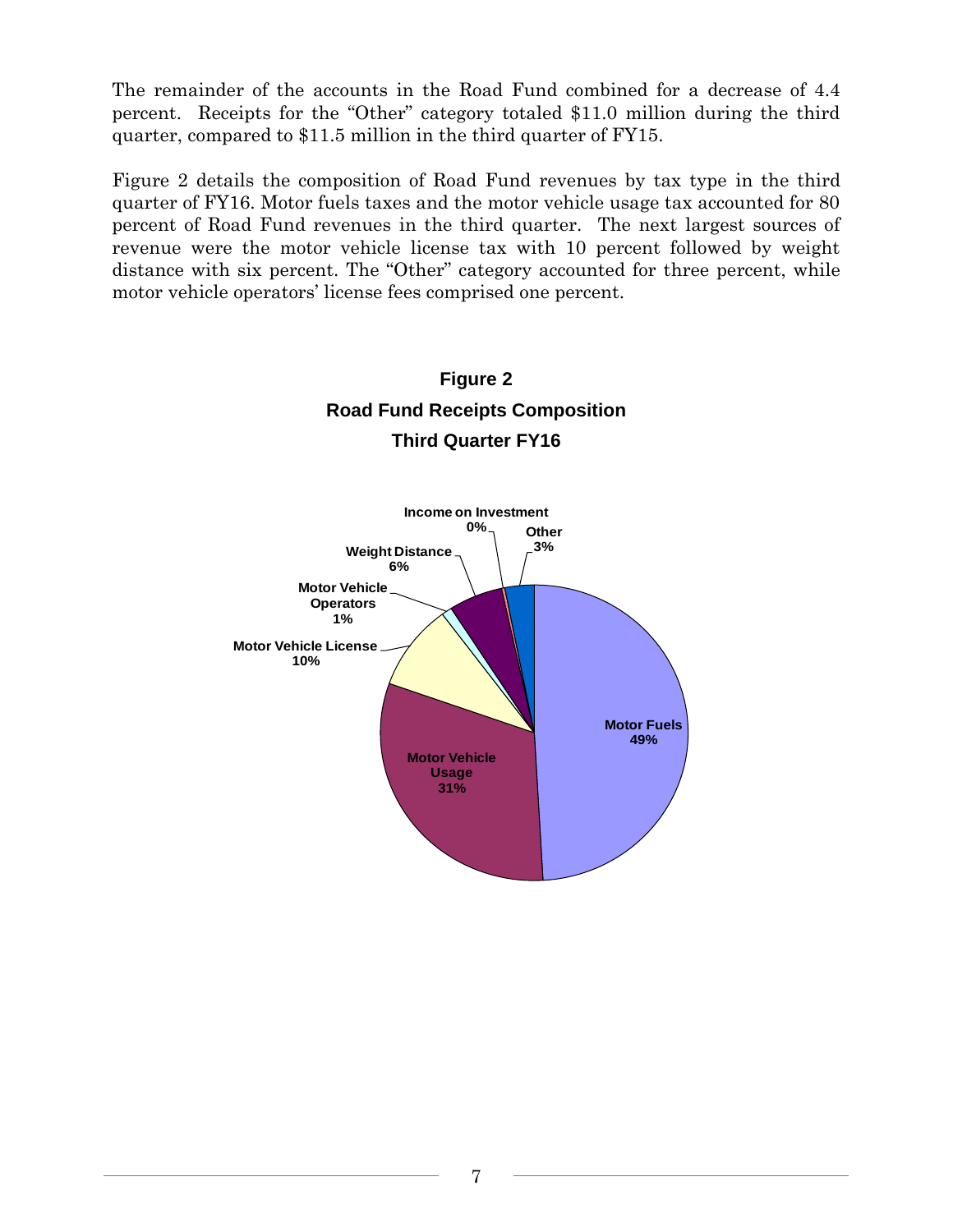# **The Economy Third Quarter FY16**

### **NATIONAL ECONOMY**

Third quarter real gross domestic product growth increased slightly to 2.4 percent over the third quarter last year. Growth in the second quarter of FY16 was 1.9 percent. Real gross domestic product (real GDP) is the sum of all goods and services that are produced and sold within a country's physical boundary in a given year and explicitly excludes those goods and services which are produced by US citizens in other countries. Real GDP has risen by a net 15.4 percent since the last trough (fourth quarter of FY09). Real GDP adjacent-quarter growth averaged 0.6 percent during that time. Adjacent-quarter growth in the third quarter of FY16 was 0.6 percent. This is the weakest expansion period growth in comparison to the previous three expansion periods. The average adjacent-quarter growth rates for these expansion periods were 1.0, 0.9, and 0.7 percent, respectively.

Real consumption rose by 2.9 percent in the third quarter of FY16. Consumption growth has been above average for six of the last eight quarters. Adjacent-quarter growth over the last two years has averaged 0.8 percent. Coincidentally that was the growth for the third quarter as well. Consumption and government expenditures growth were the two largest contributing components to real GDP in the third quarter. (See Table 3) Real consumption made up 68.9 percent of real GDP in the third quarter.

Real investment growth tapered in the third quarter, growing 1.0 percent over last year. Real investment has softened recently. On an adjacent-quarter basis, real investment has been flat or slightly falling over the last three quarters. Since the fourth quarter of FY15, real investment has fallen a net \$5.3 billion. It is still unclear if this plateau in real investment is a signal that investment has peaked and will soon decline or if it is just a pause during the current expansion. Real investment made up 17.3 percent of real GDP in the third quarter.

Real government expenditures rose by 2.5 percent in the third quarter of FY16. On an adjacent-quarter basis, real government expenditures rose sharply in the third quarter, increasing 1.4 percent compared to second quarter expenditures. This is the second highest single-quarter growth in over a decade. By comparison, during the expansion following the 2001 recession, average real government expenditure growth was 0.5 percent. Real government expenditures were uncharacteristic during the 2001 recession. Real government expenditures increased during and following the recession. There was no contraction in expenditures at all, which normally accompanies a recovery. In any case, recent real government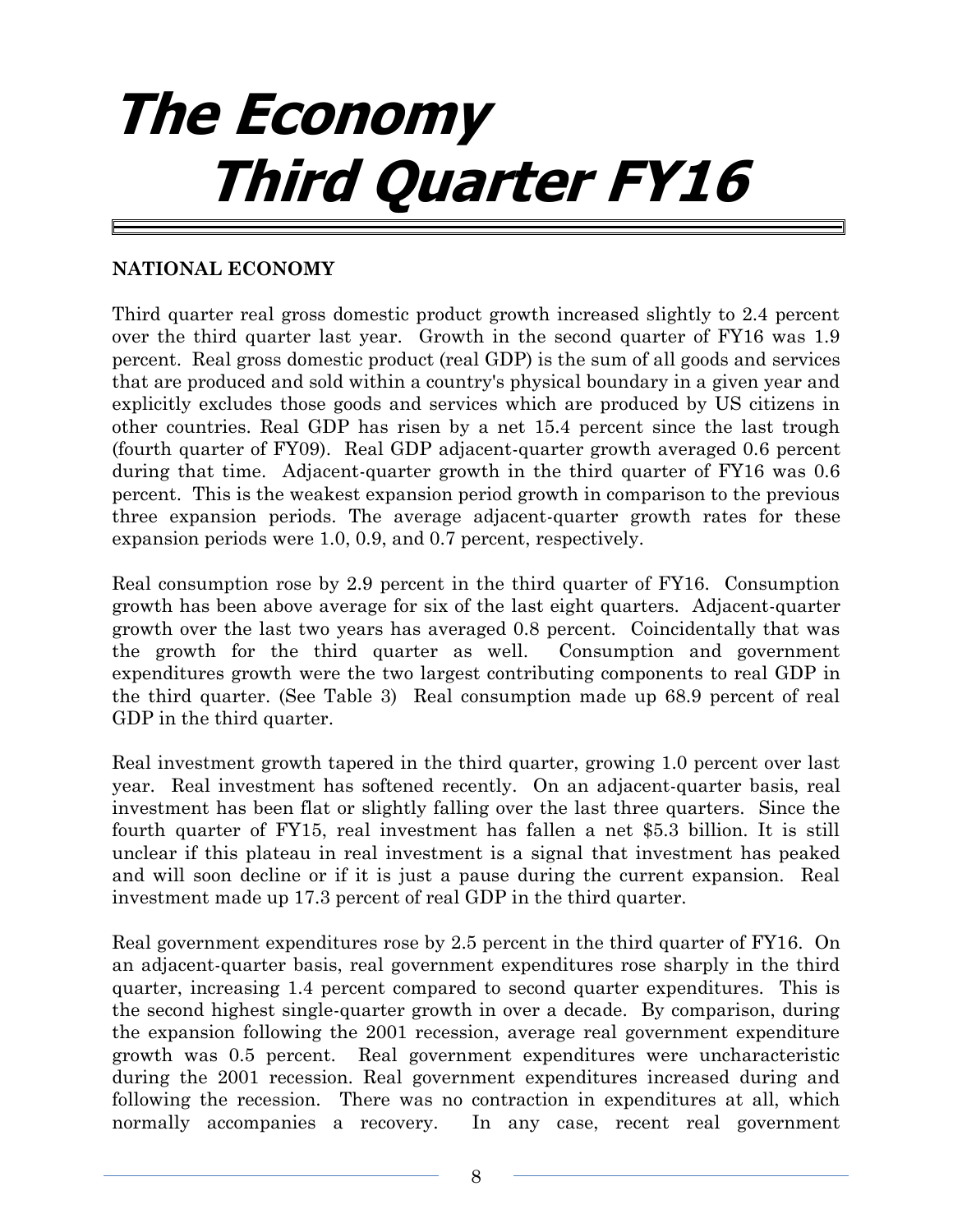expenditures reached a visible floor in the third quarter of FY15 and have now risen a net \$71.1 billion or 2.5 percent. Real government expenditures made up 17.6 percent of real GDP in the third quarter.

Real exports grew by 0.9 percent in the third quarter of FY16, while real imports grew by 2.4 percent. Real import growth is accelerating and real export growth is decelerating. Net growth over the last nine quarters is 1.7 percent for export growth and 9.7 percent for import growth. As a result, the trade deficit has further expanded to \$585 billion in the third quarter of FY16. This is the highest trade deficit since the third quarter of FY08.

US personal income grew by 4.4 percent in the third quarter of FY16. Average adjacent-quarter growth since the end of the recession has been 1.0 percent. Adjacent-quarter growth in the third quarter of FY16 was 1.2 percent. Adjacentquarter growth has been above average for seven of the last nine quarters, indicating an improvement in long term income growth. This personal income growth was broad in scope with solid growth across all of the components of personal income. Wages and salaries growth was just slightly higher than the other components with 4.8 percent growth in the third quarter of FY16. (See Table 4)

US non-farm employment rose 1.9 percent in the third quarter of FY16. Adjacentquarter growth was 0.4 percent. This was the 14th consecutive quarter of modest quarterly growth. Mining employment declined by 14.7 percent, a net loss of 200,000 jobs. Mining was the only supersector which incurred a net employment loss over the last four quarters. Construction employment grew the fastest over third quarter of last year with 4.4 percent growth, a net increase of 200,000 jobs. Also notable was educational services employment which grew 2.4 percent, a net increase of 700,000 jobs.

### **KENTUCKY ECONOMY**

Kentucky personal income grew by 5.0 percent in the third quarter of FY16. This is the ninth consecutive quarter of positive Kentucky personal income growth. On an adjacent-quarter basis, Kentucky personal income grew an average of 1.3 percent per quarter for the last nine quarters. This growth slowed to 0.7 percent in the third quarter of FY16.

Wages and salaries income grew the fastest in both absolute and percentage terms in the third quarter. Wages and salaries income grew by \$5.2 billion or 6.3 percent over the last year. (See Table 4) The slowest growing component of personal income was transfer receipts, which grew by 3.4 percent compared to the third quarter of FY15. Despite the lower growth in transfer receipts relative to other components, transfer receipts as a share of total personal income has been increasing significantly over the last couple decades. Transfer receipts now make up 24.4 percent of total personal income. Two decades ago, transfer receipts made up only 17 percent of total personal income. The great majority of this share growth occurred over the last decade.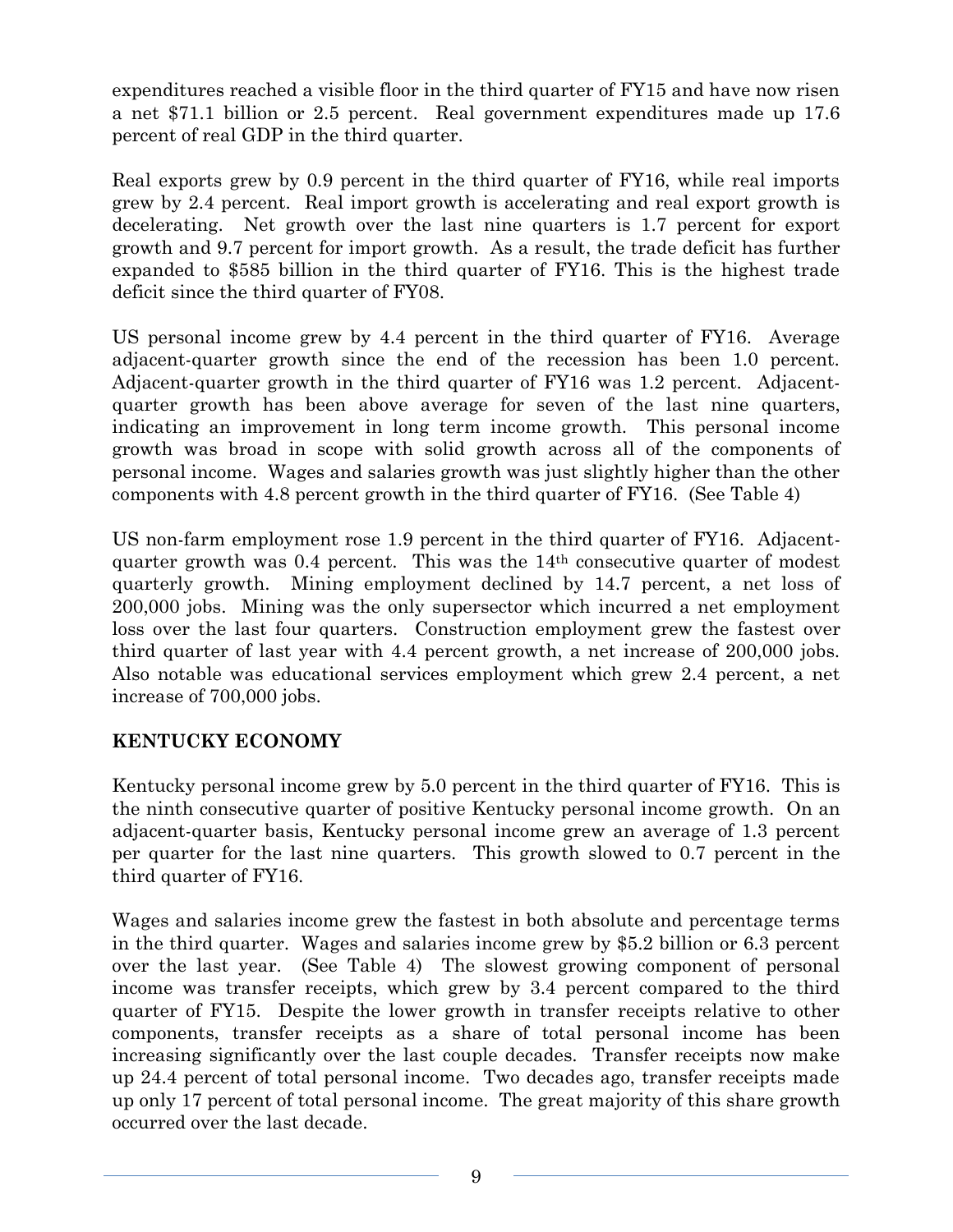Kentucky non-farm employment grew by 1.4 percent in the third quarter of FY16. Information services employment grew the fastest in the third quarter of FY16, growing 4.8 percent. Information services employment grew a net 1,200 jobs. Information services employment is still well below the pre-recession peak established in the first quarter of FY08 when employment reached 30,200 jobs. Information services employment in the third quarter rose to 27,000 jobs.

Kentucky's mining employment declined in the third quarter by 9.8 percent. Mining employment declined by a net 1,600 jobs since the third quarter of FY15. This national and Kentucky trend in mining employment losses is driven almost entirely by the Environmental Protection Agency's policies, which have caused power plants to close prematurely. The closure of power plants greatly reduces the demand for coal in the US. The decrease in demand for coal puts downward pressure on coal prices, which further harms the coal mining operations. A few months ago, western Kentucky coal output surpassed eastern Kentucky coal output for the first time in Kentucky history. Coal revenue tax receipts reached a record low in the third quarter as demand has continued to decline.

|                                     | <b>Third Quarter</b> |             |       |           |  |  |
|-------------------------------------|----------------------|-------------|-------|-----------|--|--|
|                                     | <b>FY16</b>          | <b>FY15</b> | Chg   | % Chg     |  |  |
| Real GDP                            | 16,559.2             | 16,177.3    | 381.9 | 2.4       |  |  |
| Real Consumption                    | 11,404.3             | 11,081.2    | 323.1 | 2.9       |  |  |
| Real Investment                     | 2,859.5              | 2,830.2     | 29.3  | 1.0       |  |  |
| Real Govt. Expenditures             | 2,909.6              | 2,838.5     | 71.1  | 2.5       |  |  |
| <b>Real Exports</b>                 | 2,109.8              | 2,091.4     | 18.4  | 0.9       |  |  |
| Real Imports                        | 2,694.8              | 2,632.5     | 62.3  | 2.4       |  |  |
| Inflation (% chg CPI)               | 0.9                  | $-0.1$      | NA    | <b>NA</b> |  |  |
| Industrial Production Index (% chg) | $-0.7$               | 3.5         | NA    | <b>NA</b> |  |  |
| Civilian Labor Force (millions)     | 158.5                | 156.9       | 1.6   | 1.0       |  |  |
| Unemployment Rate (%)               | 4.9                  | 5.6         | NA    | <b>NA</b> |  |  |

| Table 3                              |  |  |  |  |  |
|--------------------------------------|--|--|--|--|--|
| <b>Summary of US Economic Series</b> |  |  |  |  |  |
| <b>Third Quarter FY16 &amp; FY15</b> |  |  |  |  |  |

Not Seasonally Adjusted. Real series are annual rate, billions of chained 2000 dollars. Components do not sum to GDP because they are annualized independently. Data for FY16 Q3 are March 2016 estimates.

Source: IHS Global Insight Inc., March 7, 2016 data release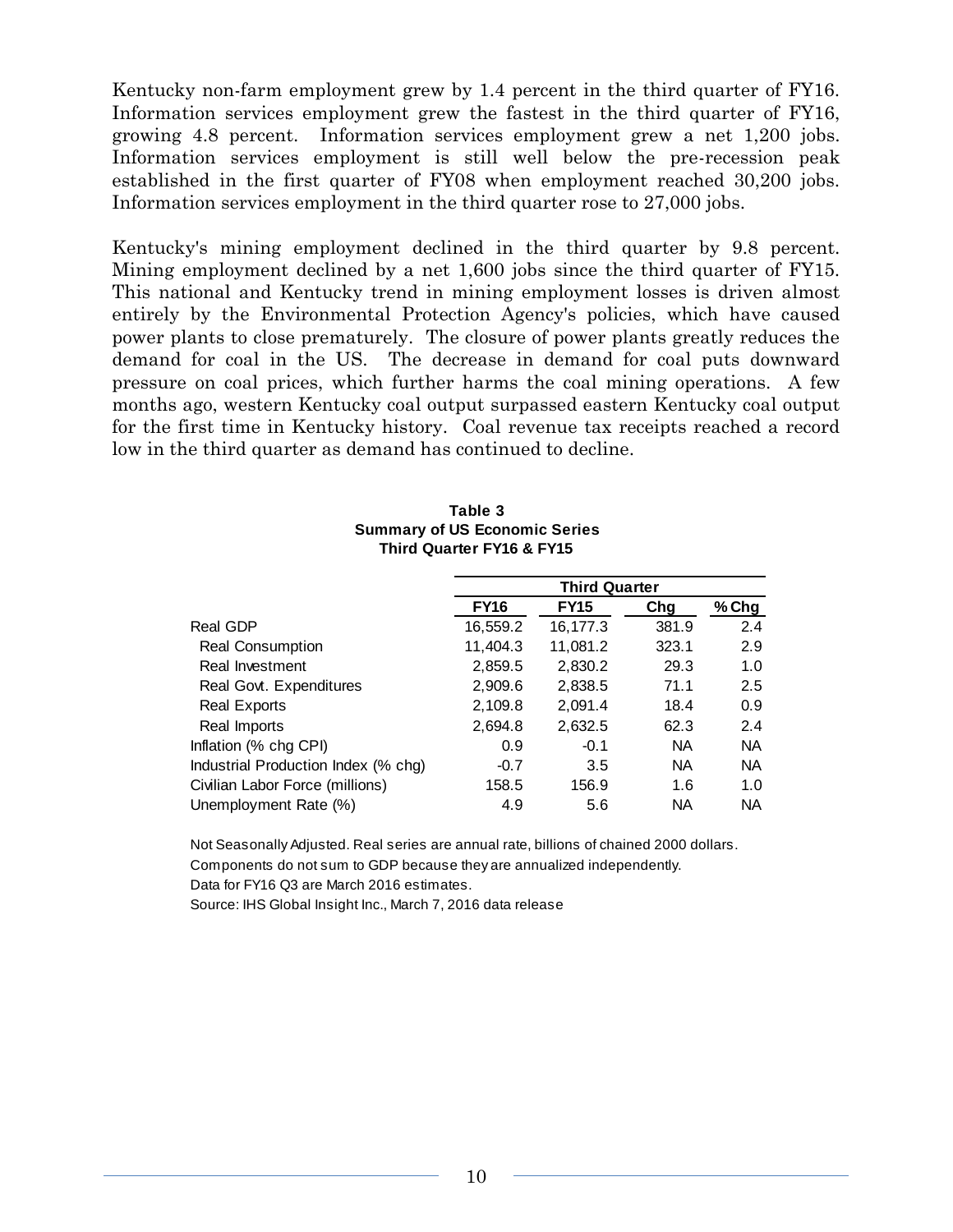#### **\$ billions, SAAR Table 4 Personal Income**

|                               |             | Q3          |         |        |
|-------------------------------|-------------|-------------|---------|--------|
|                               | <b>FY16</b> | <b>FY15</b> | \$ Diff | % Diff |
| <b>United States</b>          |             |             |         |        |
| Personal Income               | 15,747      | 15,080      | 667     | 4.4    |
| Social Insurance              | 1,233       | 1,186       | 47      | 3.9    |
| Residence Adjustments         | 579         | 559         | 21      | 3.7    |
| Dividends, Interest and Rents | 2,897       | 2,783       | 115     | 4.1    |
| <b>Transfer Receipts</b>      | 2,736       | 2,626       | 110     | 4.2    |
| Wages & Salaries              | 8,049       | 7,682       | 366     | 4.8    |
| Supplements to W&S            | 1,293       | 1,247       | 46      | 3.7    |
| Proprietor's Income           | 1,425       | 1,369       | 56      | 4.1    |
| Kentucky                      |             |             |         |        |
| Personal Income               | 178.1       | 169.5       | 8.6     | 5.0    |
| Social Insurance              | 14.4        | 13.7        | 0.7     | 4.7    |
| Residence Adjustments         | $-2.0$      | $-2.1$      | 0.0     | $-1.4$ |
| Dividends, Interest and Rents | 27.1        | 26.1        | 1.0     | 3.7    |
| <b>Transfer Receipts</b>      | 43.5        | 42.0        | 1.4     | 3.4    |
| Wages & Salaries              | 88.2        | 83.0        | 5.2     | 6.3    |
| Supplements to W&S            | 22.8        | 21.8        | 1.0     | 4.8    |
| Proprietor's Income           | 12.9        | 12.4        | 0.5     | 4.3    |

#### **Table 5 Summary of US & KY Employment Third Quarter FY16 & FY15**

**\_\_\_\_\_\_\_\_\_\_\_\_\_\_\_\_\_\_\_\_\_\_\_\_\_\_\_\_\_\_\_\_\_\_\_\_\_\_\_\_\_\_\_\_\_\_\_\_\_\_\_\_\_\_\_\_\_\_\_\_\_\_\_\_\_\_\_\_\_\_\_\_\_\_**

|                                   |             | Q3 US (millions) |       | Q3 KY (thousands) |             |       |
|-----------------------------------|-------------|------------------|-------|-------------------|-------------|-------|
|                                   | <b>FY16</b> | <b>FY15</b>      | % Chg | <b>FY16</b>       | <b>FY15</b> | % Chg |
| Non-farm Employment               | 143.5       | 140.8            | 1.9   | 1,910.1           | 1,883.0     | 1.4   |
| Goods-producing                   | 19.7        | 19.6             | 1.0   | 332.7             | 327.9       | 1.5   |
| Construction                      | 6.6         | 6.4              | 4.4   | 77.5              | 74.4        | 4.2   |
| Mining                            | 0.7         | 0.9              | -14.7 | 14.1              | 15.7        | -9.8  |
| Manufacturing                     | 12.4        | 12.3             | 0.3   | 241.1             | 237.8       | 1.4   |
| Service-providing                 | 101.7       | 99.3             | 2.4   | 1.249.9           | 1,232.4     | 1.4   |
| Trade, Transportation & Utilities | 27.2        | 26.7             | 1.6   | 382.8             | 381.9       | 0.2   |
| Information                       | 2.8         | 2.7              | 1.0   | 27.0              | 25.8        | 4.8   |
| Finance                           | 8.2         | 8.1              | 1.9   | 94.6              | 90.7        | 4.4   |
| <b>Business Services</b>          | 20.0        | 19.4             | 3.3   | 218.0             | 216.4       | 0.8   |
| <b>Educational Services</b>       | 22.4        | 21.8             | 3.0   | 271.7             | 265.3       | 2.4   |
| Leisure and Hospitality Services  | 15.4        | 15.0             | 3.1   | 191.5             | 188.5       | 1.6   |
| <b>Other Services</b>             | 5.7         | 5.6              | 1.0   | 64.2              | 63.9        | 0.5   |
| Government                        | 22.0        | 22.0             | 0.3   | 327.6             | 322.7       | 1.5   |

Not Seasonally Adjusted. Data for FY16 Q3 are March 2016 estimates.

Source: IHS Global Insight Inc., March 7, 2016 data release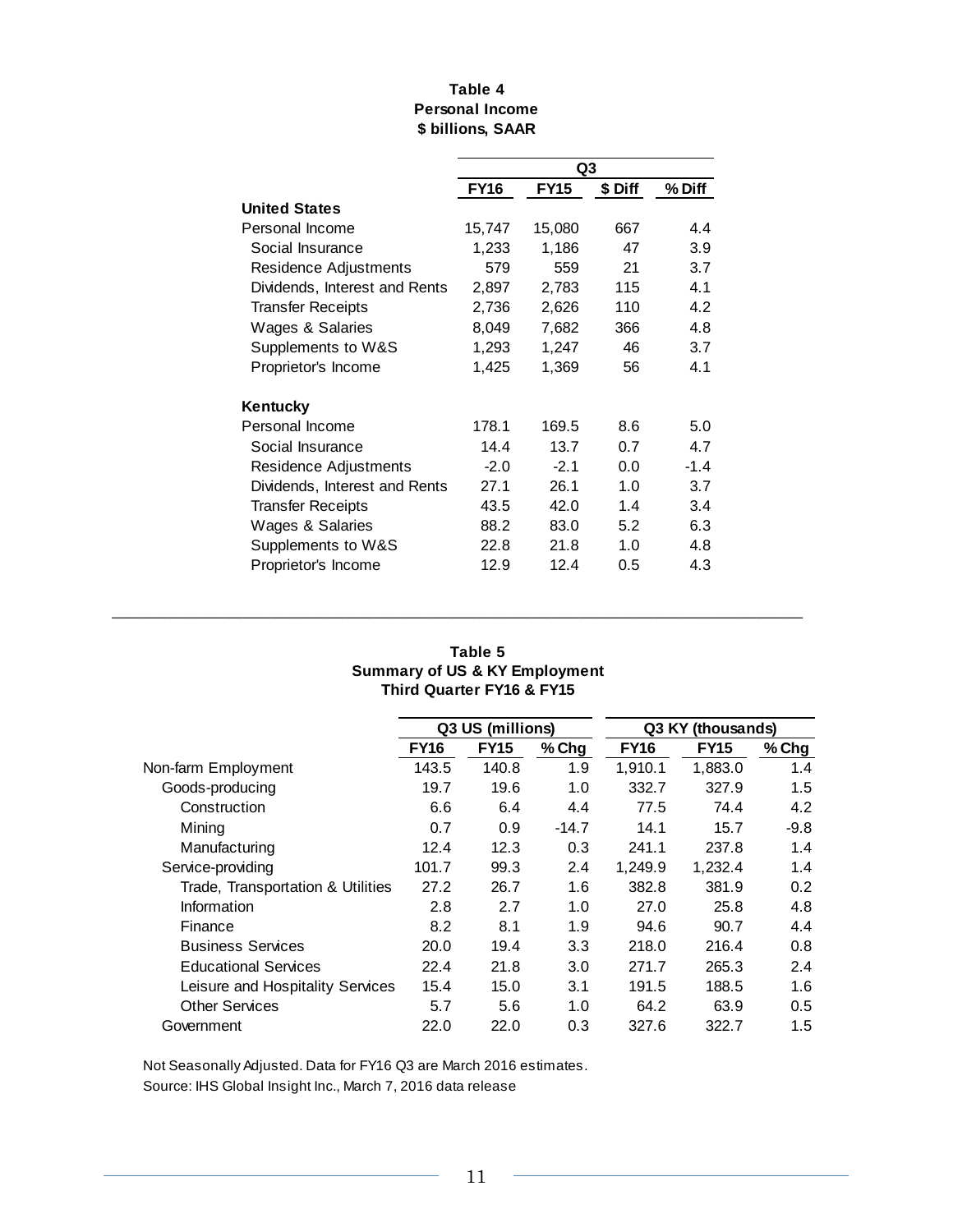# **Interim Outlook**

### **GENERAL FUND Third Quarter, FY16**

The revenue forecasts presented in Table 6 and Table 7 were estimated using the March 2016 "control scenario" economic forecast from both Global Insight and the Kentucky MAK model. Forecasted revenues prepared pursuant to KRS 48.400(2) are internal estimates prepared by the staff of the Office of State Budget Director.

|                     |                   |             |                       |                  | <b>General Fund Interim Forecast</b><br>\$ millions |                     |                         |         |                       |         |
|---------------------|-------------------|-------------|-----------------------|------------------|-----------------------------------------------------|---------------------|-------------------------|---------|-----------------------|---------|
|                     |                   | <b>FY16</b> | <b>FY16</b>           |                  | <b>FY17</b>                                         |                     |                         |         |                       |         |
|                     | Q1, Q2 & Q3<br>Q4 |             |                       | <b>Full Year</b> |                                                     | <b>Official CFG</b> |                         | Q1 & Q2 |                       |         |
|                     | <b>Actual</b>     | $%$ Chq     | <b>Estimate % Chg</b> |                  | <b>Estimate % Chg</b>                               |                     | <b>Estimate \$ Diff</b> |         | <b>Estimate % Chg</b> |         |
| Individual Income   | 3,029.8           | 7.6         | 1.309.4               | 4.5              | 4.339.2                                             | 6.6                 | 4.233.5                 | 105.7   | 2,151.6               | 4.0     |
| Sales & Use         | 2.563.7           | 6.3         | 876.2                 | 2.5              | 3.439.9                                             | 5.3                 | 3.420.5                 | 19.4    | 1.807.2               | 4.6     |
| Property            | 517.8             | 2.6         | 59.7                  | 1.7              | 577.5                                               | 2.5                 | 573.0                   | 4.5     | 383.9                 | 0.9     |
| Corporation Income  | 319.5             | 8.1         | 219.4                 | $-5.7$           | 538.9                                               | 2.0                 | 531.7                   | 7.2     | 236.4                 | 4.2     |
| Coal Severance      | 97.6              | $-29.4$     | 26.3                  | $-37.5$          | 123.9                                               | $-31.3$             | 138.4                   | $-14.5$ | 51.7                  | $-28.4$ |
| Cigarettes          | 166.9             | 3.1         | 59.2                  | 0.3              | 226.1                                               | 2.3                 | 225.8                   | 0.3     | 119.6                 | 3.4     |
| LLET                | 115.7             | $-7.5$      | 83.8                  | $-15.1$          | 199.5                                               | $-10.9$             | 219.8                   | $-20.3$ | 81.8                  | 2.0     |
| Lottery             | 169.3             | 2.6         | 63.0                  | 11.5             | 232.3                                               | 4.9                 | 232.0                   | 0.3     | 109.0                 | $-1.2$  |
| Other               | 533.8             | $-0.7$      | 179.6                 | 16.6             | 713.4                                               | 3.1                 | 715.2                   | $-1.8$  | 315.7                 | 9.8     |
| <b>General Fund</b> | 7,514.0           | 5.0         | 2.876.6               | 2.4              | 10,390.6                                            | 4.3                 | 10.289.9                | 100.7   | 5.256.9               | 3.7     |

**Table 6**

In the previous edition of the *Quarterly Report*, the interim estimates were identical to the official estimates due to the close proximity in time to the meeting of the Consensus Forecasting Group (CFG). Since the release of that report, however, another quarter of revenues have been received and the economic forecast has been updated. General Fund revenues grew by 7.2 percent in the third quarter of FY16 after growing 4.5 and 3.5 percent in the first two quarters respectively. Third quarter growth has extended the current streak to nine consecutive quarters of General Fund growth.

Projected General Fund revenues for the next three quarters are shown in Table 6. As the table indicates, General Fund growth is projected to be 2.4 percent compared to the final quarter of FY15. Adding the three quarters of historical data, to the fourth quarter estimate General Fund revenues for FY16 are projected to equal \$10,390.6 million for full- year growth of 4.3 percent – generating \$100.7 million in General Fund revenues in excess of the official estimate. Collections at the forecasted levels would also generate 3.7 percent growth in the first half of FY17.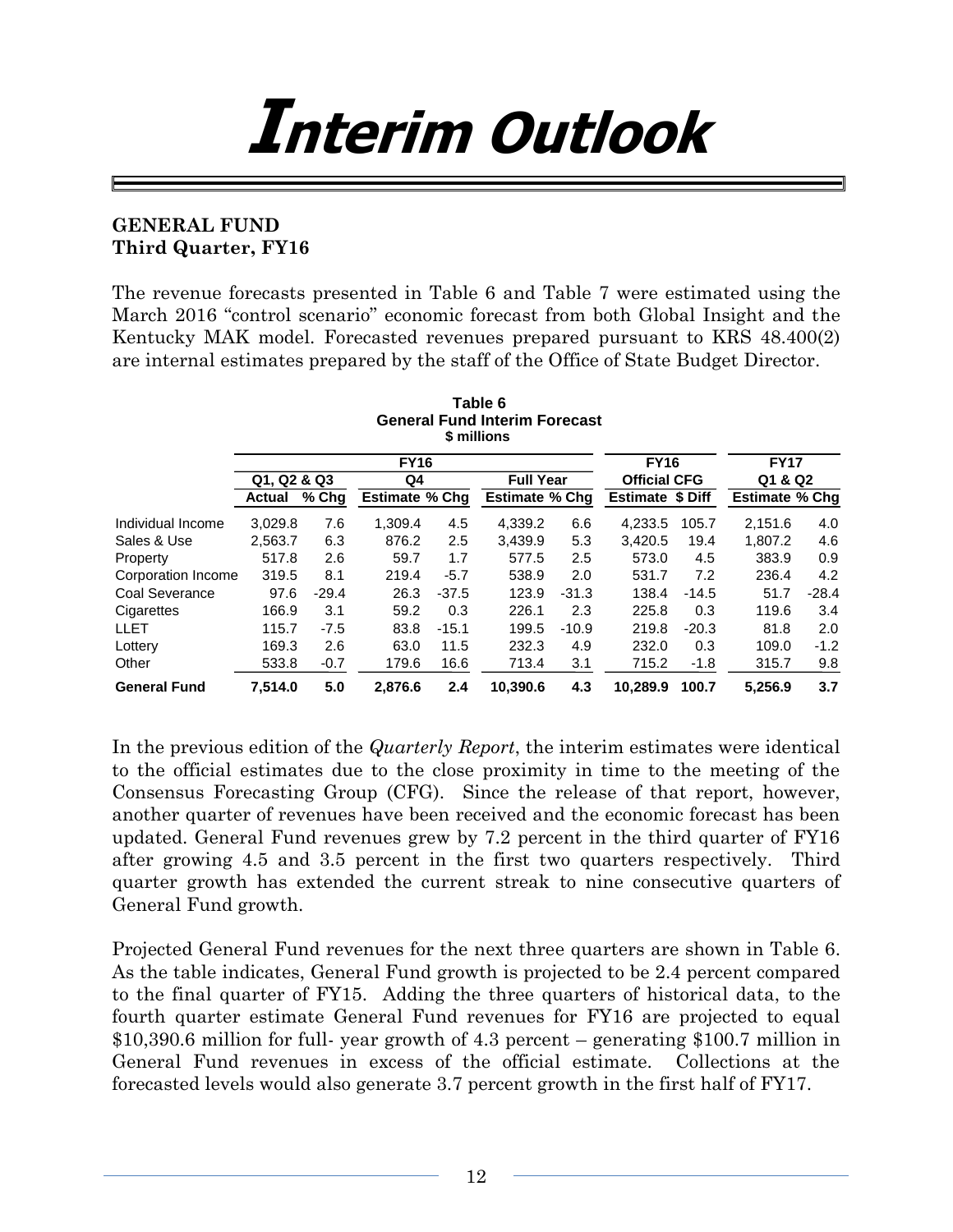Individual income tax receipts are expected to total \$4,339.2 million in FY16, mostly due to the robust growth of 7.6 percent in the first three quarters of the fiscal year. Receipts are projected to increase by 4.5 percent during the final quarter of FY16. Taken in aggregate, the individual income tax is forecasted to grow at an impressive 6.6 percent rate for FY16. Growth in the individual income tax is even more notable considering that the base from FY15 grew at an impressive rate of 8.5 percent. Given the level of growth projected in the fourth quarter of FY16, the individual income tax is now expected to exceed the official estimate by \$105.7 million.

Since declining in FY13, the sales and use tax has grown in nearly every quarter by robust and consistent rates. Growth of 3.6 percent in FY14 was followed by even faster growth of 4.4 percent during FY15. The first three quarters of FY16 was higher still with 6.3 percent growth over the same period in FY15. This interim report calls for continued growth in the sales and use tax, albeit at a slightly reduced rate of 2.5 percent growth for the final three months of FY16. While the wave of positive news from the sales tax has been a welcomed sight, growth in excess of employment and wage growth is clearly difficult to sustain.

Property tax revenues are expected to increase by 1.7 percent over the remainder of the year following growth of 2.6 percent in the first nine months of FY16. Due to the sustained effects of the recession on the housing market, the state rate on real property has remained at 12.2 cents since valuation year 2008, an unprecedented occurrence of eight consecutive years without a rate decline. As the housing market shores up, growth in new property and existing values can be expected to eventually return to more traditional growth patterns, but this interim assumes that this reversion to "normal" will not occur during the forecasting horizon.

The corporation income tax and the LLET are expected to decline over the next three quarters following five consecutive fiscal years of extraordinary growth in the income tax. Collections in both accounts are expected to decline for the remainder of FY16, as the corporation income tax is projected to fall 5.7 percent while the LLET is expected to drop by 15.1 percent. A downward revision to the forecast for U.S. profits drove the corporate income tax forecast marginally lower, as the base of the tax is profits apportioned to Kentucky. Combined with year-to-date growth of 8.1 percent, the corporation income tax is still expected to post growth for the sixth consecutive fiscal year with 2.0 percent growth.

Coal severance receipts fell slightly short of the official estimate in FY15 and have been declining further in FY16. Year-to-date receipts have fallen 29.4 percent and the projections for the final quarter of FY16 call for an additional 37.5 percent decline. Energy markets, and coal markets in particular, have become quite volatile with downside risk. The official estimate calls for receipts of \$138.4 million, or a 23.2 percent decline in FY16 following an 8.7 percent drop in FY15 and a 14.3 percent plunge in FY14. With the federal regulatory changes, mine closures, and power plants going offline, a return to the levels near the FY12 peak (\$298.3 million) is implausible regardless of the forecasting horizon.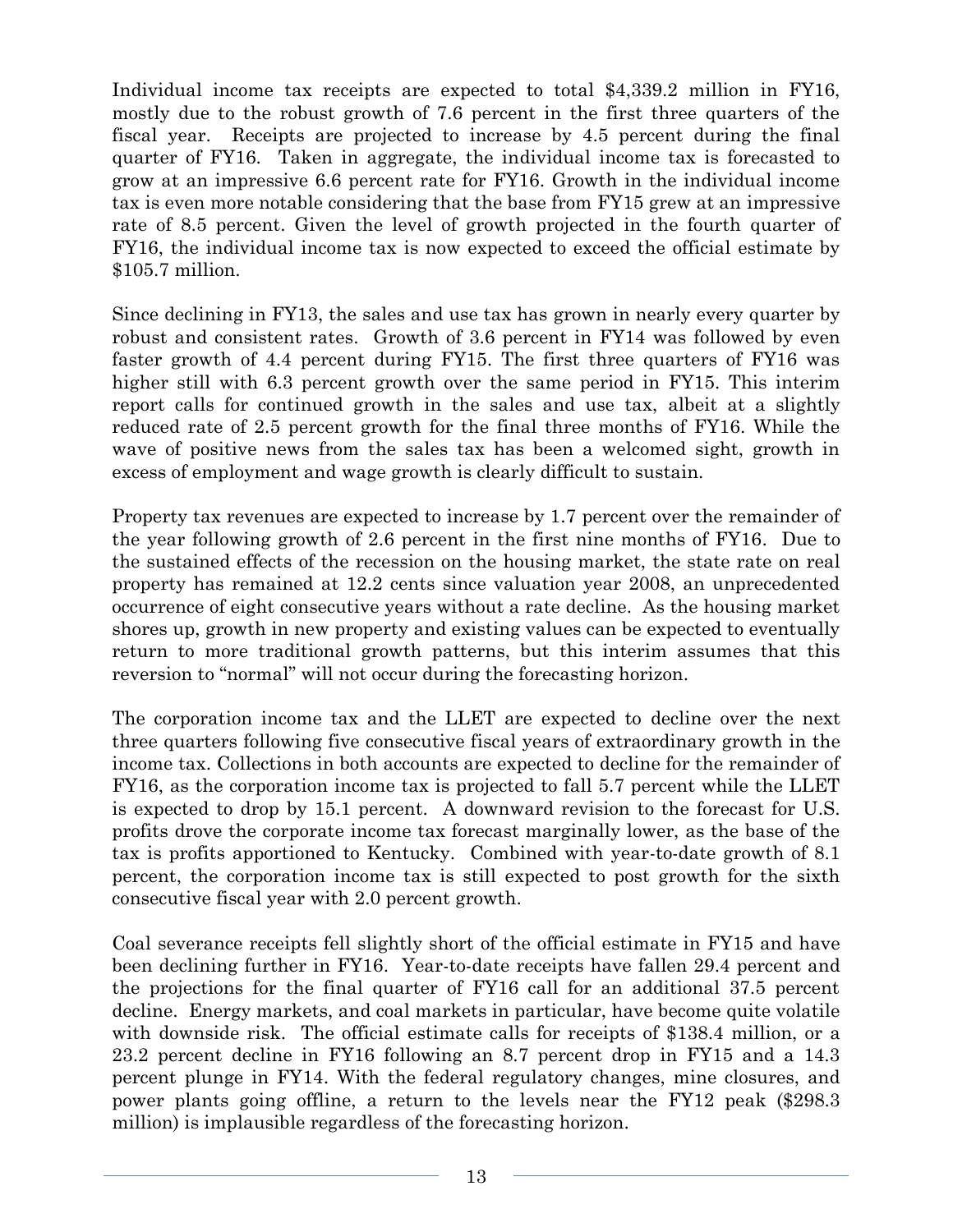Cigarette tax receipts declined 4.4 percent in FY14 and by 3.1 percent in FY15. The outlook for cigarette tax receipts, however, calls for a 2.3 percent increase in FY16. The first three quarters of the year showed encouraging growth of 3.1 percent. A downward trend in smoking rates is still expected, but the \$1.00 per pack increase in the tax rate for Illinois and the \$0.35 per pack increase in Ohio should serve to create a positive revenue impact for cigarette purchases in Kentucky. The consumption of cigarettes has steadily been trending downward, but the Ohio border impact has the potential to create a major impact in Kentucky sales as the markets transition to a new equilibrium. Total state cigarette taxes in Ohio went from \$1.25 per pack to \$1.60 per pack, a full \$10.00 per carton higher than the Kentucky rate.

Lottery dividends are expected to grow 4.9 percent in FY16 on the basis of continued strength in scratch-off sales and a recovery in online games. Year-to-date collections through March totaled \$169.3 million, so the forecast calls for acceleration in growth to occur. The FY16 estimate is \$232.3 million. The decrease in fuel prices has helped the market for scratch games while a change to the Powerball rules has recently led to record jackpots and renewed interest in one of the Commonwealth's largest games.

The "Other" category contains dozens of smaller accounts, which make up the remainder of the General Fund. Insurance premiums tax, bank franchise and telecommunications tax are the three largest accounts in the "Other" category. The "Other" category of taxes is expected to rise 16.6 percent during the final quarter of FY16, primarily due to a one-time increase in abandoned property sales late in the fiscal year. Each account was re-examined after March and the proper adjustments were made to calibrate the models. "Other" collections are estimated to be \$713.4 million for FY16.

### **ROAD FUND**

Road Fund revenues are forecasted to fall in the fourth quarter of FY16, which would extend the run of consecutive quarterly declines to six. The string of declines follows an expansionary period in which collections increased in 19 of the previous 20 quarters. Growth rates for the first three quarters of FY16 have been -8.3, -2.3 and -5.6 percent respectively. The decline in revenues is expected to continue over the first two quarters of FY17 as shown in Table 7. Growth rates for the fourth quarter of the current fiscal year and the first six months of FY17 are forecast to be -0.4 percent and -0.5 percent, respectively. The FY16 full-year forecast is \$15.6 million more than the official revenue forecast which was approved by the Consensus Forecasting Group on December 16, 2015.

Motor fuels tax collections are forecasted to fall 0.7 percent over the final quarter of FY16 as the motor fuels tax rate matches the rate in effect at the close of FY15.

Receipts in the first two quarters of FY17 are expected to increase slightly, growing 0.3 percent. Collections in this account have fallen sharply over the past five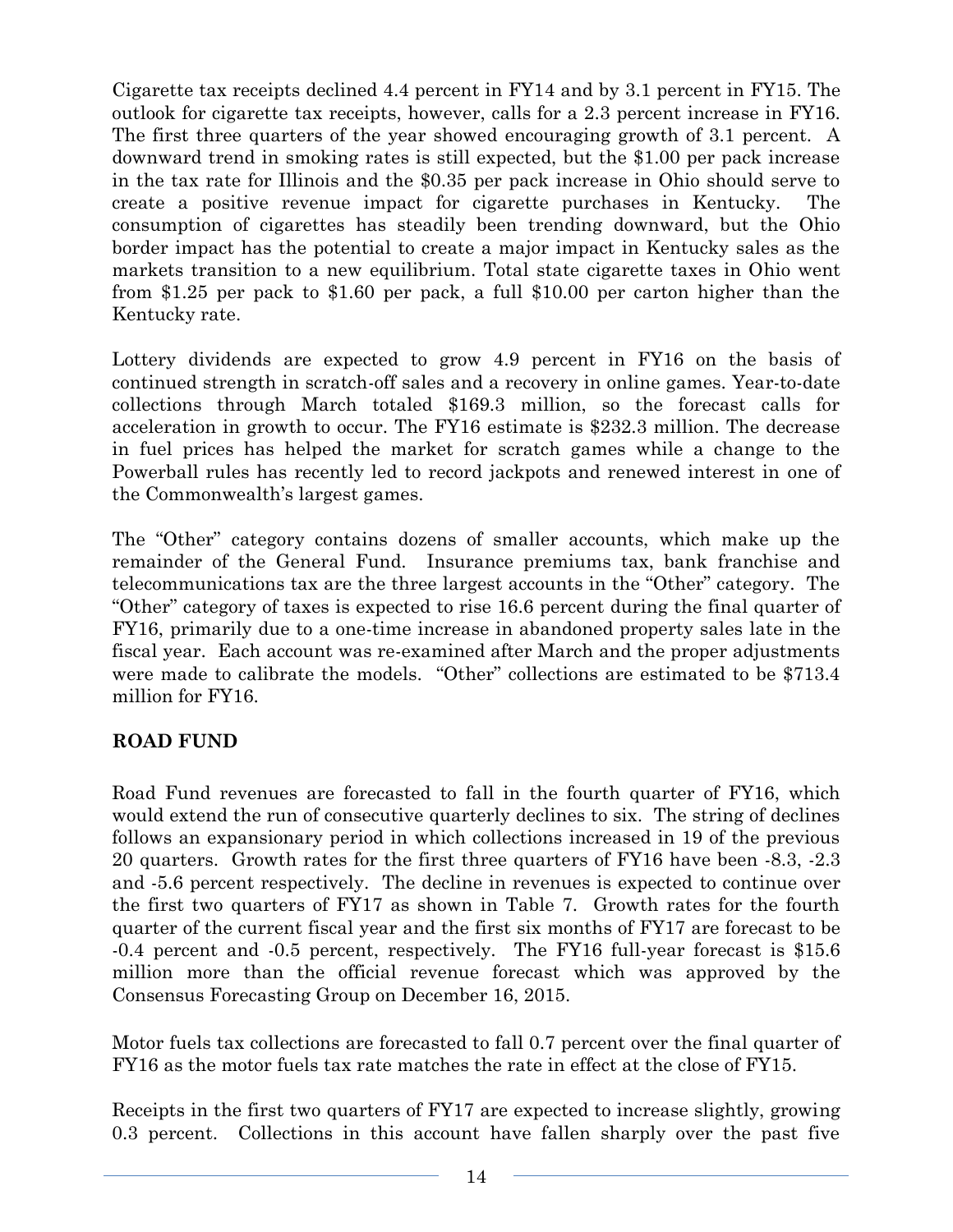quarters due to a lower tax rate which was caused by a drop in the average wholesale price (AWP) of gasoline. The tax rate was statutorily set at 26.0 cents per gallon beginning in the fourth quarter of FY15 and for all of FY16. The FY17 rate will remain unchanged since the AWP did not increase sufficiently to trigger an increase in the tax rate. With an unchanged tax rate, the sole source of revenue growth comes from consumption.

Motor vehicle usage tax collections are expected to increase in the fourth quarter and grow 4.1 percent before reversing the recent trend and then decline over the first two quarters of FY17. After declining in all four quarters of FY15 due to a tax law change, motor vehicle usage tax receipts have increased in each of the three quarters this fiscal year. The rates of growth have been 7.5, 24.7 and 3.8 percent, respectively.

To estimate the growth of all other components of the Road Fund, officials of the Kentucky Transportation Cabinet and staff of the Governor's Office for Economic Analysis together assessed recent growth patterns as well as administrative and statutory factors.

Motor vehicle license taxes are forecasted to decrease 9.9 percent in the final quarter of FY16, but rise 0.3 percent in the first two quarters of FY17. Motor vehicle operators' licenses are projected to grow 3.6 percent for the remainder of the fiscal year but decrease by 1.5 percent over the first six months of FY17. Weight distance tax revenue is forecast to increase in both the final quarter of the fiscal year as well as in the first half of FY16 growing 4.3 percent and 0.5 percent, respectively. Income on investment is expected to rise over the remainder of the fiscal year as well as in the first half of FY17; however, the gains are presumed to be small due to low interest rates. All other revenues should fall 27.1 percent during the last three months of FY16 and grow 0.8 percent the first two quarters of FY17.

|                                |             |         |                | Table 7<br>\$ millions | <b>Road Fund Interim Forecast</b> |         |                     |         |                |        |
|--------------------------------|-------------|---------|----------------|------------------------|-----------------------------------|---------|---------------------|---------|----------------|--------|
|                                |             |         | <b>FY16</b>    |                        |                                   |         | <b>FY16</b>         |         | <b>FY17</b>    |        |
|                                | Q1, Q2 & Q3 |         | Q4             |                        | <b>Full Year</b>                  |         | <b>Official CFG</b> |         | Q1 & Q2        |        |
|                                | Actual      | $%$ Chg | Estimate % Chq |                        | Estimate % Chq                    |         | <b>Estimate</b>     | \$ Diff | Estimate % Chg |        |
| Motor Fuels                    | 557.4       | $-15.8$ | 187.1          | $-0.7$                 | 744.5                             | $-12.4$ | 742.9               | 1.6     | 383.2          | 0.3    |
| Motor Vehicle Usage            | 360.8       | 11.6    | 114.1          | 4.1                    | 474.9                             | 9.7     | 463.1               | 11.8    | 243.6          | $-2.2$ |
| Motor Vehicle License          | 79.0        | 5.0     | 29.1           | -9.9                   | 108.1                             | 0.5     | 107.9               | 0.2     | 45.5           | 0.3    |
| <b>Motor Vehicle Operators</b> | 12.2        | 1.7     | 4.1            | 3.6                    | 16.3                              | 2.1     | 16.2                | 0.1     | 8.1            | $-1.5$ |
| <b>Weight Distance</b>         | 61.5        | 2.1     | 19.7           | 4.3                    | 81.2                              | 2.6     | 79.9                | 1.3     | 41.5           | 0.5    |
| Income on Investments          | 1.5         | $-42.7$ | 0.5            | 55.3                   | 2.0                               | $-31.3$ | 1.2                 | 0.8     | 0.4            | 66.7   |
| Other                          | 27.1        | $-3.0$  | 7.4            | $-27.1$                | 34.5                              | $-9.5$  | 34.7                | $-0.2$  | 16.2           | 0.8    |
| <b>Road Fund</b>               | 1.099.5     | $-5.5$  | 362.0          | $-0.4$                 | 1.461.5                           | $-4.3$  | 1.445.9             | 15.6    | 738.5          | $-0.5$ |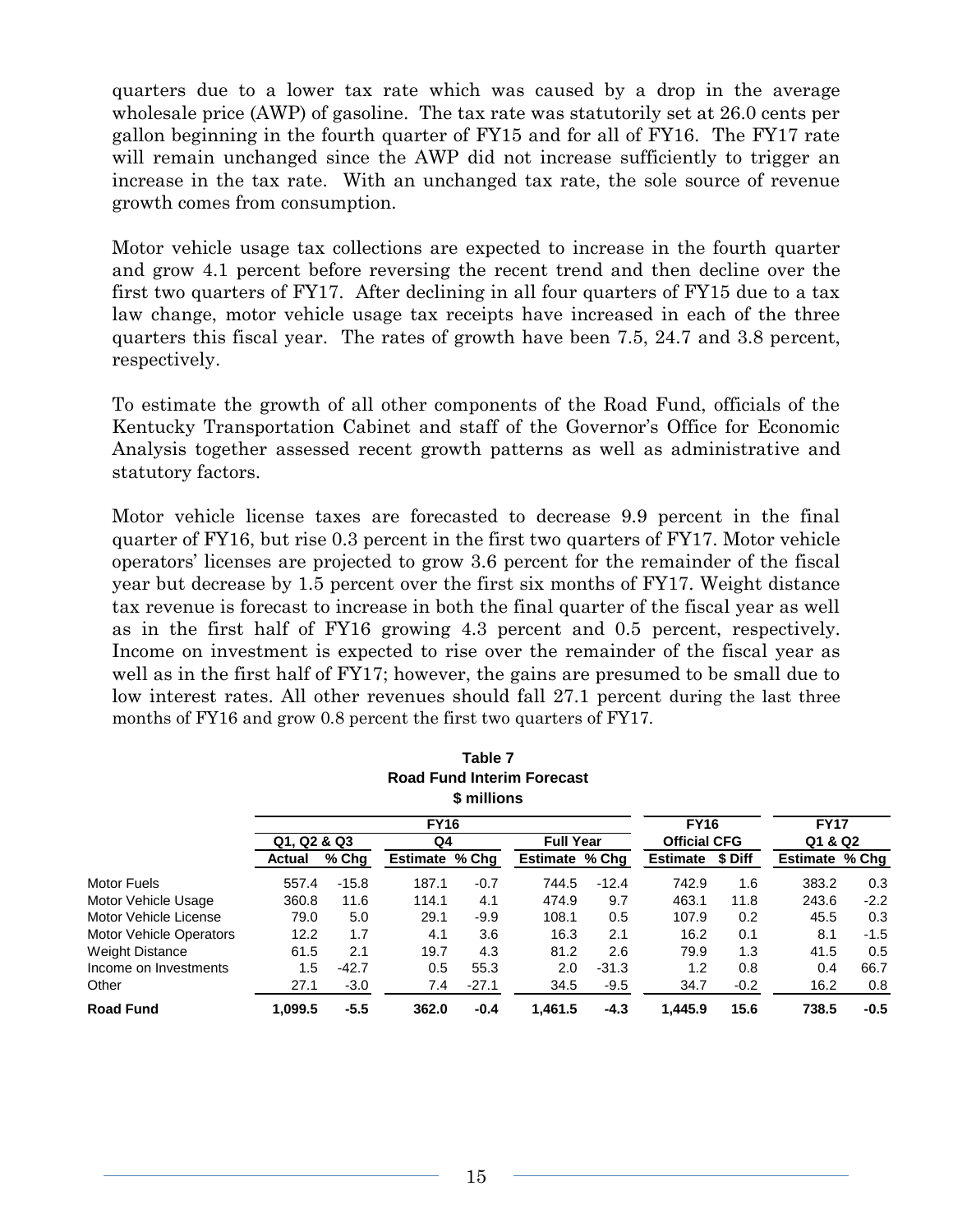#### **NATIONAL ECONOMY**

While recent revisions to data in the second and third quarters confirm relatively lackluster growth, estimates suggest that the economy will pick up nationally beginning in the fourth quarter. Bright spots for the US economy continue to be growth in employment and personal incomes, increases in non-energy consumer spending, continued growth in the real estate prices and the construction sector, and manufacturing of durable goods--particularly automobiles. Trouble spots include the decrease in net exports, alarmingly slow economic growth abroad, and financial difficulties of energy companies due to persistently low prices of coal, oil, and natural gas.

According to the Bureau of Labor Statistics, job openings were up 11 percent in January compared to the previous year and well above the level seen before the previous recession, a sign employers need labor and may soon be paying higher wages to attract workers.<sup>1</sup> Initial unemployment claims have reached a low not seen since the 1970s, further suggestive of a tightening labor market.<sup>2</sup> Overall employment growth seems to be settling at a lower rate, which should happen as the US approaches a level consistent with full employment. The number of new ads for employment posted online have fallen in recent months, and there are currently fewer ads than what was seen at this point last year, suggesting that firms do not anticipate needing quite as many new workers as last year.<sup>3</sup> Tables 8 and 9 project that non-farm employment will grow 1.8 percent in the final quarter of FY16 relative to the same quarter last year, and growth will be slightly less in the first two quarters of FY17. The unemployment rate is projected to fall slightly, to 4.7 percent by December.

US personal income is projected to increase relative to employment over the next three quarters as income from wages and salaries increase (see Table 9). Global Insight forecasts consumer spending growth through the remainder of FY16 at roughly the rate of the previous two years, but growing faster into the second half of FY17 (see Tables 8 and 9). Low energy prices have helped consumers' disposable incomes; through January, energy expenditure as a percentage of personal consumption expenditures reached a 13-year low.<sup>4</sup> Light vehicle sales in calendar 2016 are also projected to be close to the record sales of 2015. However, there is some concern that automobile sales are being driven by increasingly bad credit as the percentage of delinquent subprime auto loans has reached its highest level since 2009.<sup>5</sup>

A combination of low prices for lumber and other building materials due to depressed demand abroad and low mortgage rates have been a boon to the US

 $\overline{\phantom{a}}$ 

<sup>1</sup> http://www.bls.gov/news.release/jolts.nr0.htm

<sup>&</sup>lt;sup>2</sup> http://workforcesecurity.doleta.gov/press/2016/032416.pdf

<sup>3</sup> https://www.conference-board.org/data/helpwantedonline.cfm

<sup>4</sup> http://www.calculatedriskblog.com/2016/03/update-energy-expenditures-as.html

<sup>&</sup>lt;sup>5</sup> http://www.bloomberg.com/news/articles/2016-03-21/this-is-what-s-going-on-beneath-the-subprime-auto-loanturmoil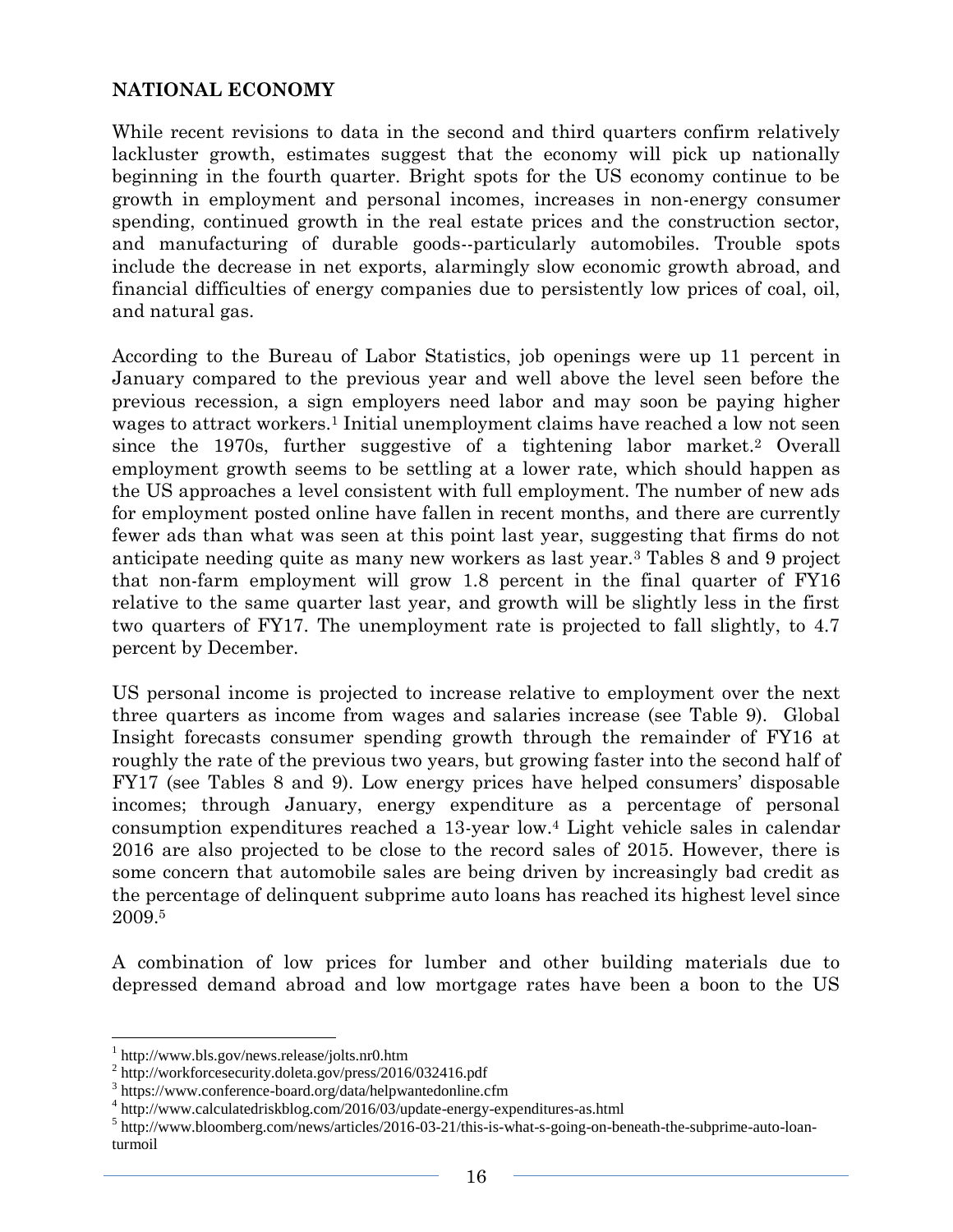housing market.<sup>6</sup> Mortgage applications in March were up 25 percent from FY15, indicating a healthier market.<sup>7</sup> The National Association of Home Builders' Housing Market Index shows continued forward-looking optimism among builders, posting its highest March index number in eleven years.<sup>8</sup> Likewise, permits issued for privately-owned housing units in February were up 6.4 percent from the same month a year ago, following a 13.5 percent increase in January.<sup>9</sup> Global Insight projects residential fixed investment will pick up the pace in the first quarter of FY17 and be a primary driver of real GDP. This bodes well for employment in construction-related sectors in the coming quarters.

Despite positive signs in the US economy, the indicators from abroad are considerably worse. The Organization for Economic Co-operation and Development (OECD) composite of leading economic indicators has fallen to a three-year low and indicates contraction.<sup>10</sup> The Eurozone manufacturing Purchasing Managers Index (PMI) fell to a twelve-month low in February and remains at a level that just barely indicates growth.<sup>11</sup> The Ifo Institute for Economic Research (IFO) index of German business expectations likewise has fallen to a level not seen in two years.<sup>12</sup> The European Central Bank announced a new round of monetary stimulus in March in an effort to keep European economies from entering a recession. The situation in China has worsened as both its state-produced PMI and survey of business expectations have fallen significantly from the previous year's highs and indicate ongoing contraction.<sup>13</sup> Brazil has plunged into its worst recession since the 1930s, raising concerns about growth in South America, particularly among countries dependent on mineral and fossil fuel exports. While the US remains somewhat isolated from trouble abroad, some forecasters have expressed concern for US growth prospects going forward because slower growth abroad means less demand for US exports and a stronger dollar relative to other currencies as capital moves into the US for relative safety.

One area of concern domestically is the effect on markets and due to the potential defaults of several energy companies.<sup>14</sup> The Federal Open Market Committee (FOMC) held the federal funds rate steady in March and cited concerns about business fixed investment and the international economy. The FOMC also signaled greater hesitancy to raise rates this year, despite core CPI seeing its largest yearon-year increase in February since 2008.<sup>15</sup> The Federal Reserve's projections for GDP in both the near and long-term were also revised down somewhat from December, and the Philadelphia Federal Reserve Bank's survey of professional

Archiv/2016/Geschaeftsklima-20160223.html

 $\overline{\phantom{a}}$ 

<sup>&</sup>lt;sup>6</sup> http://www.calculatedriskblog.com/2016/03/update-framing-lumber-prices-down-about.html

<sup>7</sup> http://mam.econoday.com/byshoweventfull.asp?fid=471994&cust=mam&year=2016&lid=0&prev=/byweek.aspp 8 https://www.nahb.org/en/research/housing-economics/housing-indexes/housing-market-index.aspx

<sup>9</sup> http://www.census.gov/construction/nrc/pdf/newresconst.pdf

<sup>10</sup> http://stats.oecd.org/Index.aspx?DatasetCode=MEI\_CLI

<sup>11</sup> https://www.markiteconomics.com/Survey/PressRelease.mvc/fce84dda8af0475093105df2d8f7e31f

<sup>&</sup>lt;sup>12</sup> http://www.cesifo-group.de/ifoHome/facts/Survey-Results/Business-Climate/Geschaeftsklima-

<sup>13</sup> http://data.stats.gov.cn/english/easyquery.htm?cn=A01

<sup>&</sup>lt;sup>14</sup> http://www.bloomberg.com/news/articles/2016-03-10/the-shale-reckoning-comes-to-oklahoma?bcomANews=true <sup>15</sup> https://www.federalreserve.gov/newsevents/press/monetary/20160316a.htm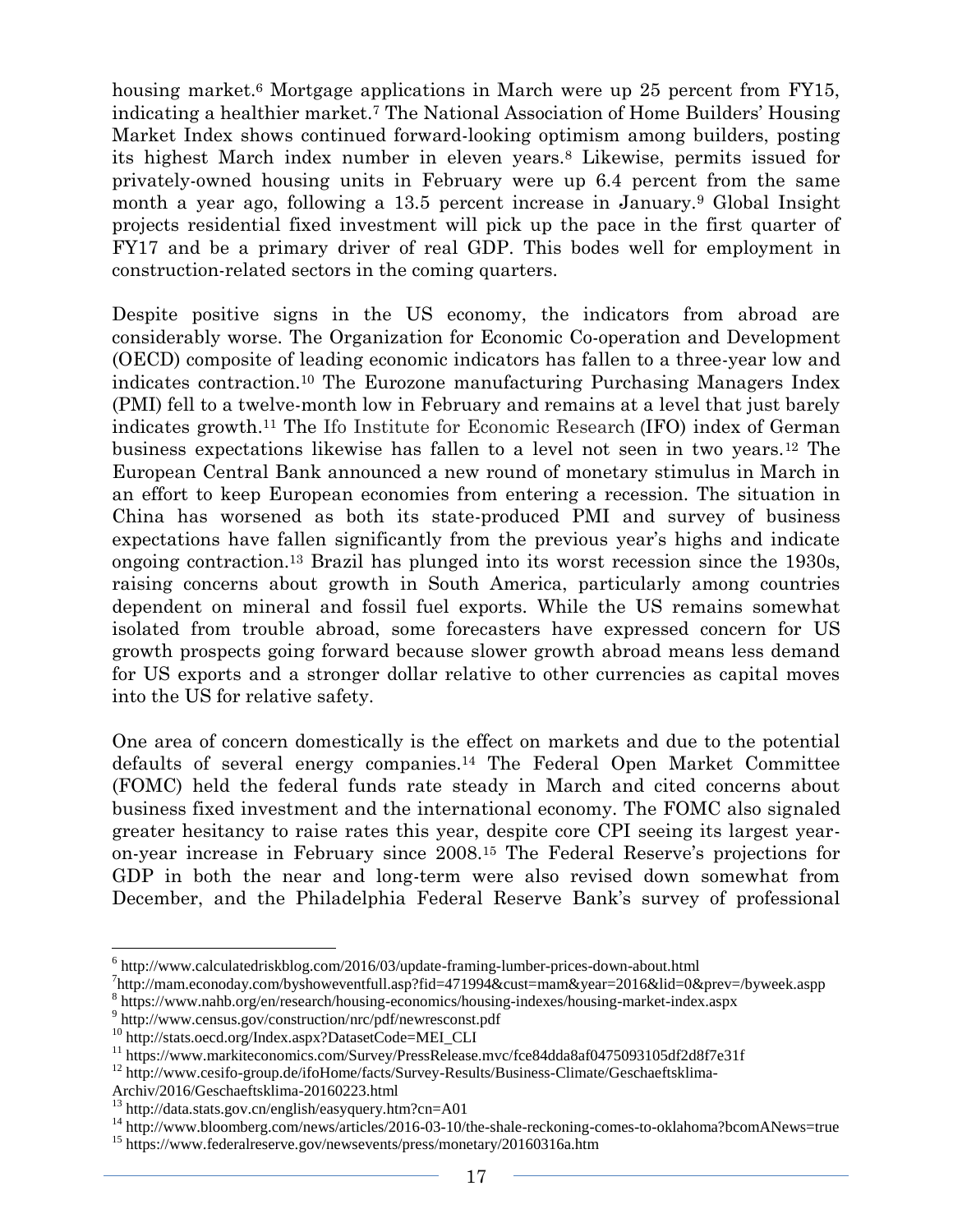forecasters also saw a downward revision.16,17 While the underlying fundamentals of the US appear to be the strongest in years, one hopes that it will be able to weather any further difficulties from abroad to achieve the current forecast.

| Table 8                               |  |
|---------------------------------------|--|
| US and KY Economic Outlook            |  |
| <b>Fourth Quarter FY16 &amp; FY15</b> |  |

|                                      |             | Q4          |           |
|--------------------------------------|-------------|-------------|-----------|
|                                      | <b>FY16</b> | <b>FY15</b> | % Chg     |
| <b>United States</b>                 |             |             |           |
| <b>Real GDP</b>                      | 16,656.3    | 16,333.6    | 2.0       |
| <b>Real Consumption</b>              | 11,488.1    | 11,178.9    | 2.8       |
| Real Investment                      | 2,872.3     | 2,864.8     | 0.3       |
| Real Govt. Expenditures              | 2,917.2     | 2,856.9     | 2.1       |
| <b>Real Exports</b>                  | 2,129.6     | 2,117.5     | 0.6       |
| Real Imports                         | 2,722.4     | 2,652.1     | 2.6       |
| Personal Income (\$ billions)        | 15,864.3    | 15,277.0    | 3.8       |
| Wages and Salaries (\$ billions)     | 8,136.1     | 7,791.8     | 4.4       |
| Inflation (% chg CPI)                | 0.4         | 0.0         | <b>NA</b> |
| Industrial Production Index (% chg)  | $-0.6$      | 1.5         | <b>NA</b> |
| Civilian Labor Force (millions)      | 159.0       | 157.1       | 1.2       |
| Total Non-farm Employment (millions) | 144.1       | 141.5       | 1.8       |
| Manufacturing Employment (millions)  | 12.3        | 12.3        | 0.2       |
| Unemployment Rate (%)                | 4.8         | 5.4         | NA.       |
| Kentucky                             |             |             |           |
| Personal Income (\$ millions)        | 179,767.3   | 171,789.0   | 4.6       |
| Wage & Salary (\$ millions)          | 89,371.7    | 84,669.9    | 5.6       |
| Non-farm Employment (thousands)      | 1,917.1     | 1,891.4     | 1.4       |
| Goods Producing (thousands)          | 333.3       | 328.8       | 1.4       |
| Service Providing (thousands)        | 1,256.1     | 1,237.4     | 1.5       |
| Government (thousands)               | 327.7       | 325.2       | 0.8       |

Not Seasonally Adjusted. Real series are annual rate, billions of chained 2000 dollars. Data for FY16 Q4 are March 2016 estimates.

Source: IHS Global Insight, Inc. and the Kentucky Governor's Office for Economic Analysis MAK model, March 2016.

### **KENTUCKY ECONOMY**

 $\overline{a}$ 

The Commonwealth appears poised to maintain its solid rate of personal income growth throughout the first half of FY17. Employment growth is forecast to remain positive while growing at an ever slower rate as firms raise wages in order to attract workers. The recent positive growth in Kentucky's civilian labor force is a promising sign that workers find the job market increasingly attractive. Nonetheless, there are some signs of potential slowdown that warrant attention.

<sup>&</sup>lt;sup>16</sup> http://www.federalreserve.gov/monetarypolicy/fomcprojtabl20160316.htm

<sup>&</sup>lt;sup>17</sup> https://www.philadelphiafed.org/research-and-data/real-time-center/survey-of-professionalforecasters/2016/survq116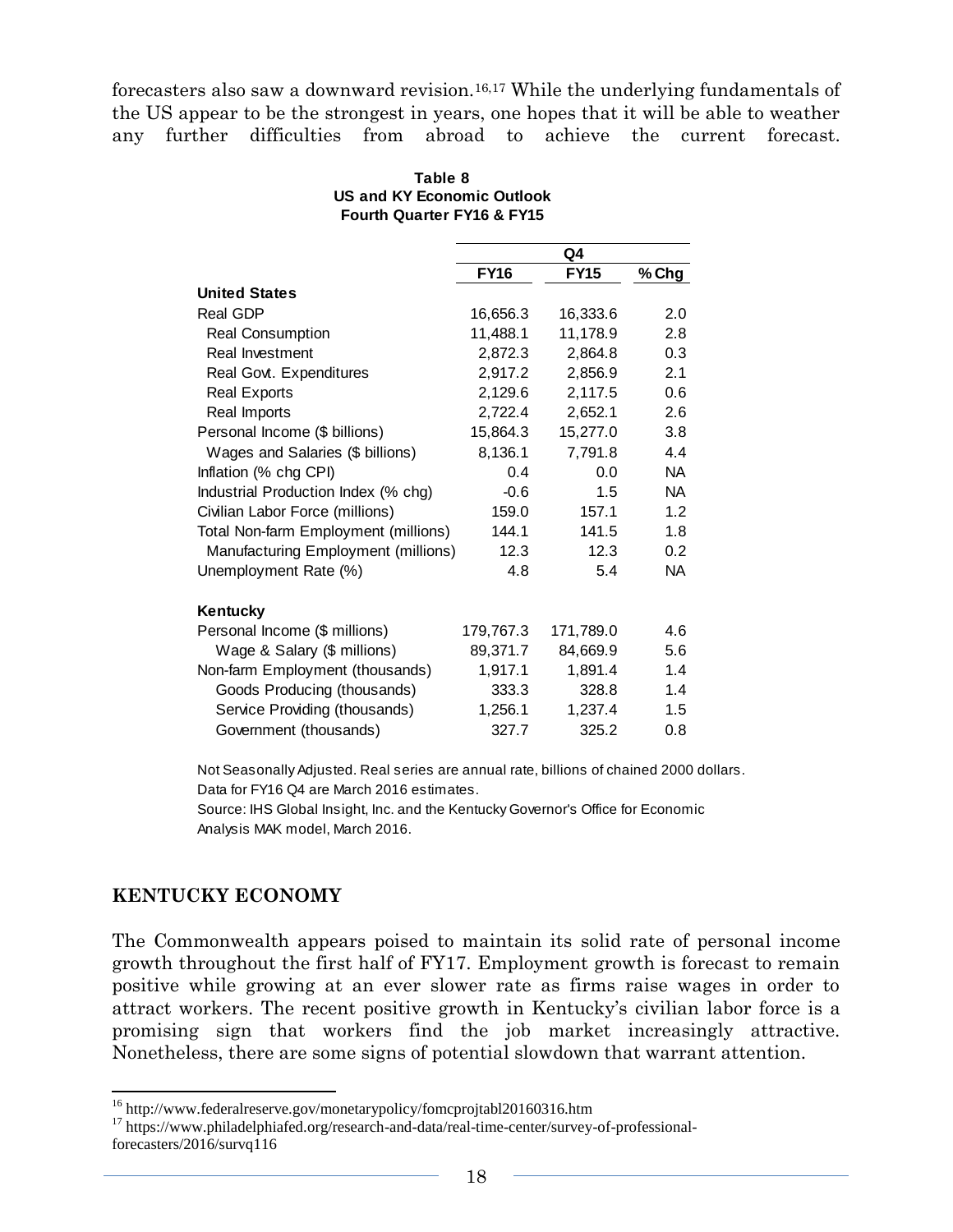Kentucky has certainly benefited from record US automobile sales over the past year and parts suppliers continue to announce new factories or expansions within the Commonwealth. However, while data through March indicate that motor vehicle and vehicle parts manufacturing employment in Kentucky are still growing, the rate of growth has slowed noticeably.<sup>18</sup> Nonetheless, low gasoline prices continue to fuel the growth in US vehicle miles driven, now at record highs for Kentucky and the nation.<sup>19</sup> Recent data suggest that hotel occupancy and revenue per available room will be on track to match the previous calendar year's records, boding well for Kentucky's travel and tourism industry.<sup>20</sup>

Major revisions to the Bureau of Labor Statistic (BLS') benchmarks and seasonal adjustments have muddled the employment picture for the Commonwealth since the previous Quarterly Report. While the unemployment rate has risen, the data indicate the rise is attributed to the increase of Kentuckians entering the labor force, perhaps in response to higher wages or greater opportunities.<sup>21</sup> The Louisville office of the St. Louis Federal Reserve reports that two-thirds of businesses surveyed had raised wages over the prior year and the same number expected wages to increase through the fourth quarter of FY16.<sup>22</sup>

As shown on Table 8, as measured year-over-year, Kentuckians' personal incomes are projected to grow 4.6 percent in the final quarter, above the national personal income growth. This is fueled by wage and salary growth at 5.6 percent, a strong finish to FY16. Table 9 illustrates that Kentuckians' personal income growth in the first half of FY17 relative to the same period in FY16 will remain slightly above US personal income growth, and wage and salary growth is likewise forecast to continue in solid fashion. A comparison of the two tables shows that growth in goods producing industries will slow by December from its current rate.

Low interest rates and decreases in the prices of lumber and other materials due to depressed demand abroad have been helpful for the housing market. New singleunit housing permits issued in Kentucky in February were up an eye-catching 51 percent from 2015, indicating a strong outlook for an increase in housing supply as this series is a leading indicator for construction activity and employment. The Beige Books of both the Cleveland and St. Louis branches of the Federal Reserve, which monitor economic activity in Kentucky, indicate continued growth in both commercial and residential real estate activity in the area.23,24 The MAK model projects that construction employment will grow the fastest of all the major sectors through the remainder of FY16 and into the first half of FY17.

Two indicators of concern are the Philadelphia Federal Reserve's Leading Index for Kentucky and the number of Kentucky job listings online as reported by The

 $\overline{a}$ 

<sup>&</sup>lt;sup>18</sup> https://research.stlouisfed.org/fred2/series/SMU21000003133630001SA, March 14, 2016.

<sup>&</sup>lt;sup>19</sup> http://www.fhwa.dot.gov/policyinformation/travel\_monitoring/15dectvt/page6.cfm

<sup>&</sup>lt;sup>20</sup> http://www.hotelnewsnow.com/Articles/31927/STR-US-hotel-results-for-week-ending-27-February

<sup>21</sup> https://research.stlouisfed.org/fred2/series/KYLF

<sup>&</sup>lt;sup>22</sup> https://research.stlouisfed.org/publications/burgundy-book/2016-03-24/louisville.pdf

<sup>23</sup> https://www.stlouisfed.org/publications/beige-book/march-2-2016

<sup>24</sup> https://www.clevelandfed.org/en/our%20research/our%20region/beige%20book.aspx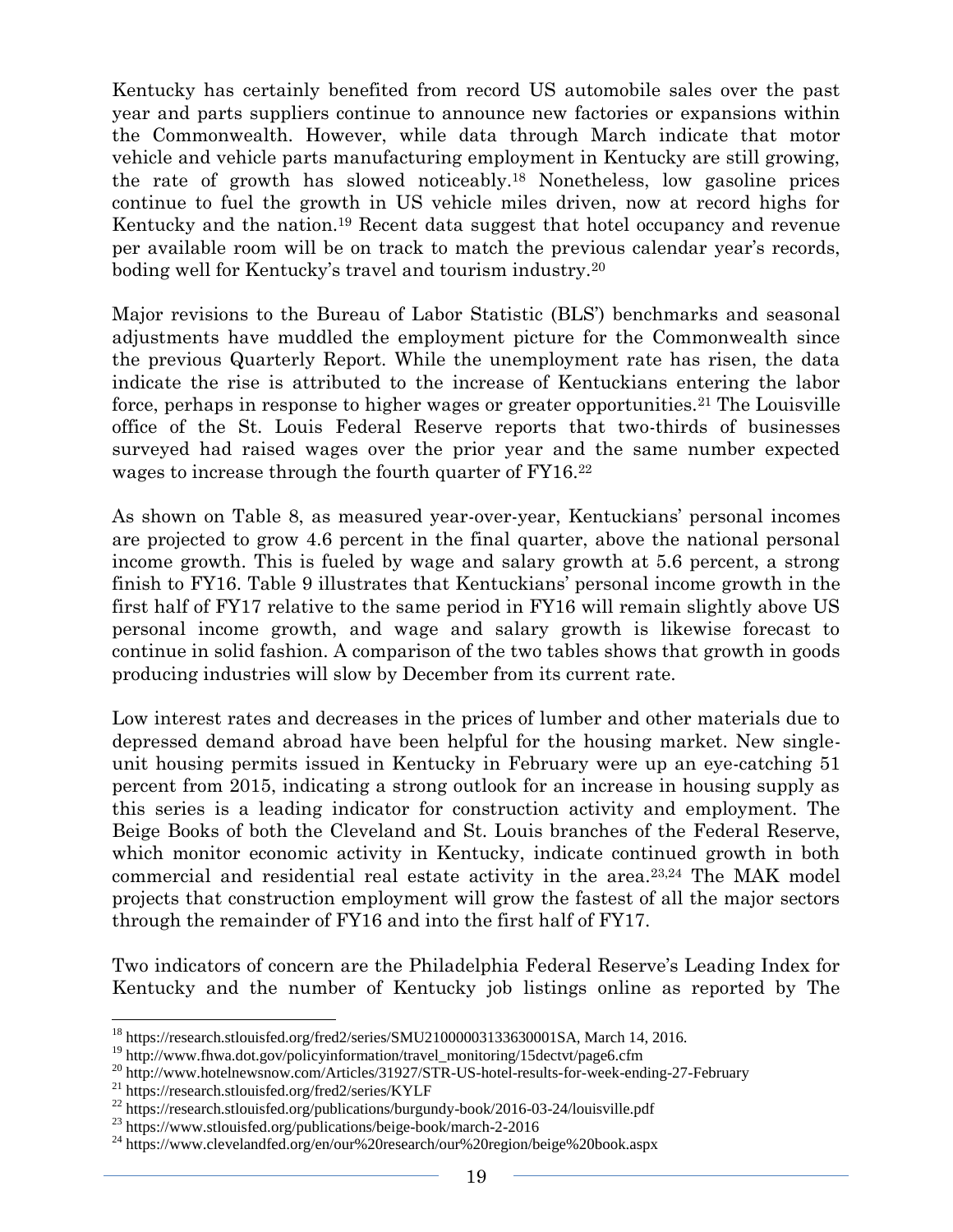Conference Board. At the time of the forecast, The Philadelphia Federal Reserve reported that Kentucky's leading index was negative for the second quarter of FY16 for the first time since 2009, suggesting slower growth than our forecast indicates.<sup>25</sup> Likewise, job listings online fell to a five-month low in February, with new ads in Kentucky down 19 percent from the same month in 2015; typical of a tightening labor market.<sup>26</sup> Job listings are a signal of business expectations and a leading indicator for employment growth.

Events abroad may have the potential to impact the Kentucky economy adversely as well. A recent study by the St. Louis Federal Reserve found that Kentucky exports almost four times the national average of transportation equipment.<sup>27</sup> Hence, the weight of a stronger dollar as the Federal Open Market Committee signals future interest rate increases is of particular concern to manufacturing exporters.<sup>28</sup> An ongoing concern is also the continued losses in mining-related jobs, which fell to its lowest level on record in January.<sup>29</sup> This problem is not new; the Eastern Kentucky region has averaged a loss of 900 coal mining jobs per year since 1979.<sup>30</sup> Despite losses in mining, Table 9 indicates that non-farm employment growth as a whole will remain positive well into FY17.

 $\overline{a}$ <sup>25</sup> https://www.philadelphiafed.org/-/media/research-and-data/regionaleconomy/indexes/leading/2015/leadingindexes1215.pdf?la=en

<sup>&</sup>lt;sup>26</sup> https://www.conference-board.org/data/helpwantedonline.cfm

<sup>&</sup>lt;sup>27</sup> https://www.stlouisfed.org/publications/regional-economist/january-2016/districts-patterns-in-imports-andexports-sometimes-differ-from-nations

<sup>&</sup>lt;sup>28</sup> https://research.stlouisfed.org/publications/burgundy-book/2016-03-24/louisville.pdf, p.4.

 $^{29}$  http://data.bls.gov/timeseries/SMS210000010000000001?data\_tool=XGtable

<sup>30</sup> https://www.clevelandfed.org/newsroom-and-events/publications/forefront/ff-v7n01/ff-20160302-v7n0105 eastern-kentucky-a-region-in-flux.aspx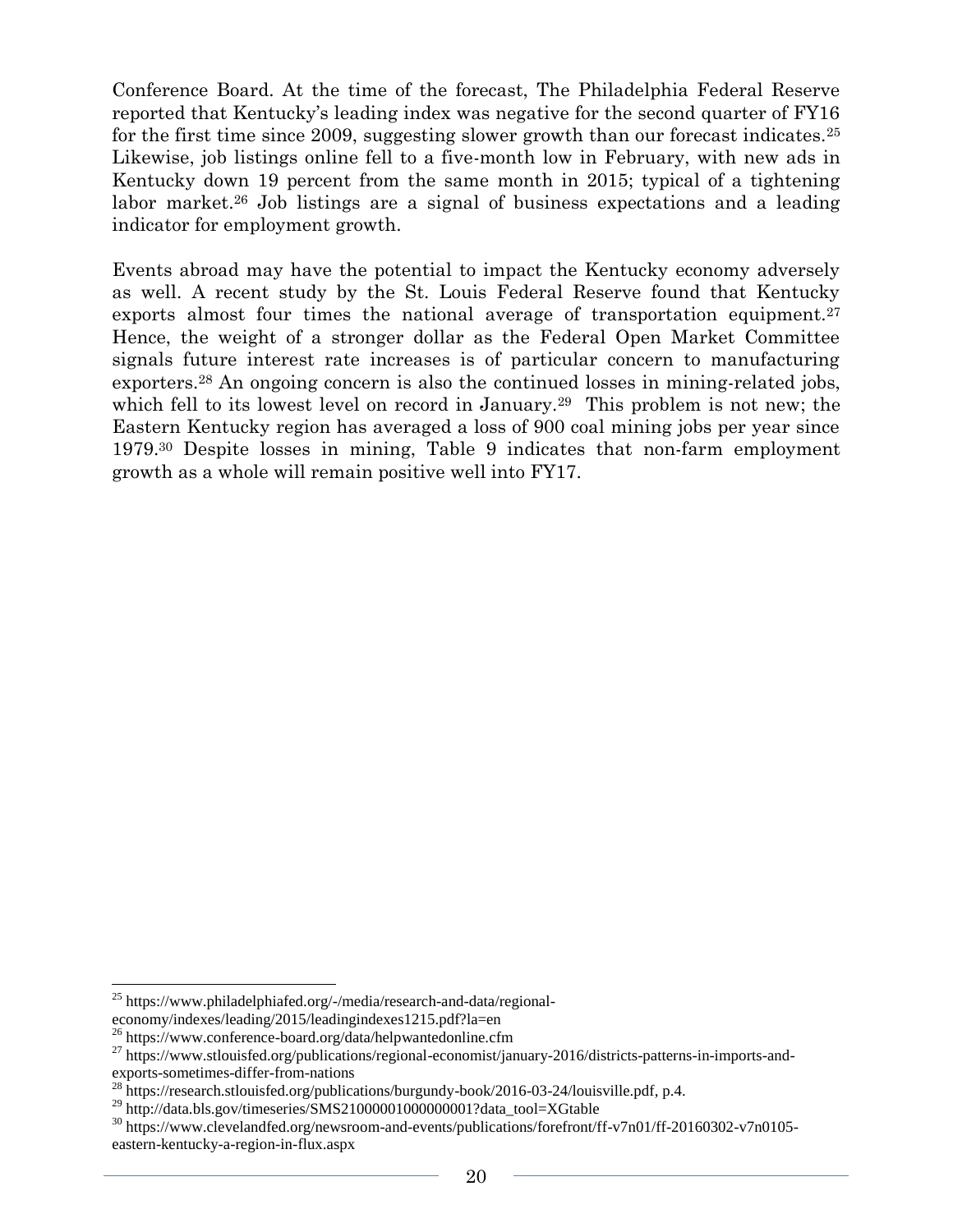#### **Table 9 US and KY Economic Outlook First Half FY17 & FY16**

|                                      | Q1 & Q2     |             |           |  |  |
|--------------------------------------|-------------|-------------|-----------|--|--|
|                                      | <b>FY17</b> | <b>FY16</b> | % Chg     |  |  |
| <b>United States</b>                 |             |             |           |  |  |
| Real GDP                             | 16,826.3    | 16,434.6    | 2.4       |  |  |
| <b>Real Consumption</b>              | 11,621.1    | 11,290.9    | 2.9       |  |  |
| Real Investment                      | 2,917.4     | 2,857.2     | 2.1       |  |  |
| Real Govt. Expenditures              | 2,926.3     | 2,869.5     | 2.0       |  |  |
| <b>Real Exports</b>                  | 2,167.0     | 2,113.8     | 2.5       |  |  |
| Real Imports                         | 2,778.1     | 2,665.3     | 4.2       |  |  |
| Personal Income (\$ billions)        | 16,103.7    | 15,505.4    | 3.9       |  |  |
| Wages and Salaries (\$ billions)     | 8,287.0     | 7,911.7     | 4.7       |  |  |
| Inflation (% chg CPI)                | 1.0         | 0.3         | <b>NA</b> |  |  |
| Industrial Production Index (% chg)  | $-0.7$      | 0.2         | <b>NA</b> |  |  |
| Civilian Labor Force (millions)      | 159.9       | 157.2       | 1.7       |  |  |
| Total Non-farm Employment (millions) | 144.9       | 142.5       | 1.7       |  |  |
| Manufacturing Employment (millions)  | 12.4        | 12.3        | 0.9       |  |  |
| Unemployment Rate (%)                | 4.7         | 5.1         | NA        |  |  |
| Kentucky                             |             |             |           |  |  |
| Personal Income (\$ millions)        | 182,753.2   | 175,447.9   | 4.2       |  |  |
| Wage & Salary (\$ millions)          | 91,184.2    | 86,914.6    | 4.9       |  |  |
| Non-farm Employment (thousands)      | 1,926.7     | 1,905.1     | 1.1       |  |  |
| Goods Producing (thousands)          | 335.3       | 334.3       | 0.3       |  |  |
| Service Providing (thousands)        | 1,263.2     | 1,244.1     | 1.5       |  |  |
| Government (thousands)               | 328.1       | 326.7       | 0.4       |  |  |

Not Seasonally Adjusted. Real series are annual rate, billions of chained 2000 dollars. Data for FY17 Q1 and Q2 are March 2016 estimates.

Source: IHS Global Insight, Inc. and the Kentucky Governor's Office for Economic Analysis MAK model, March 2016.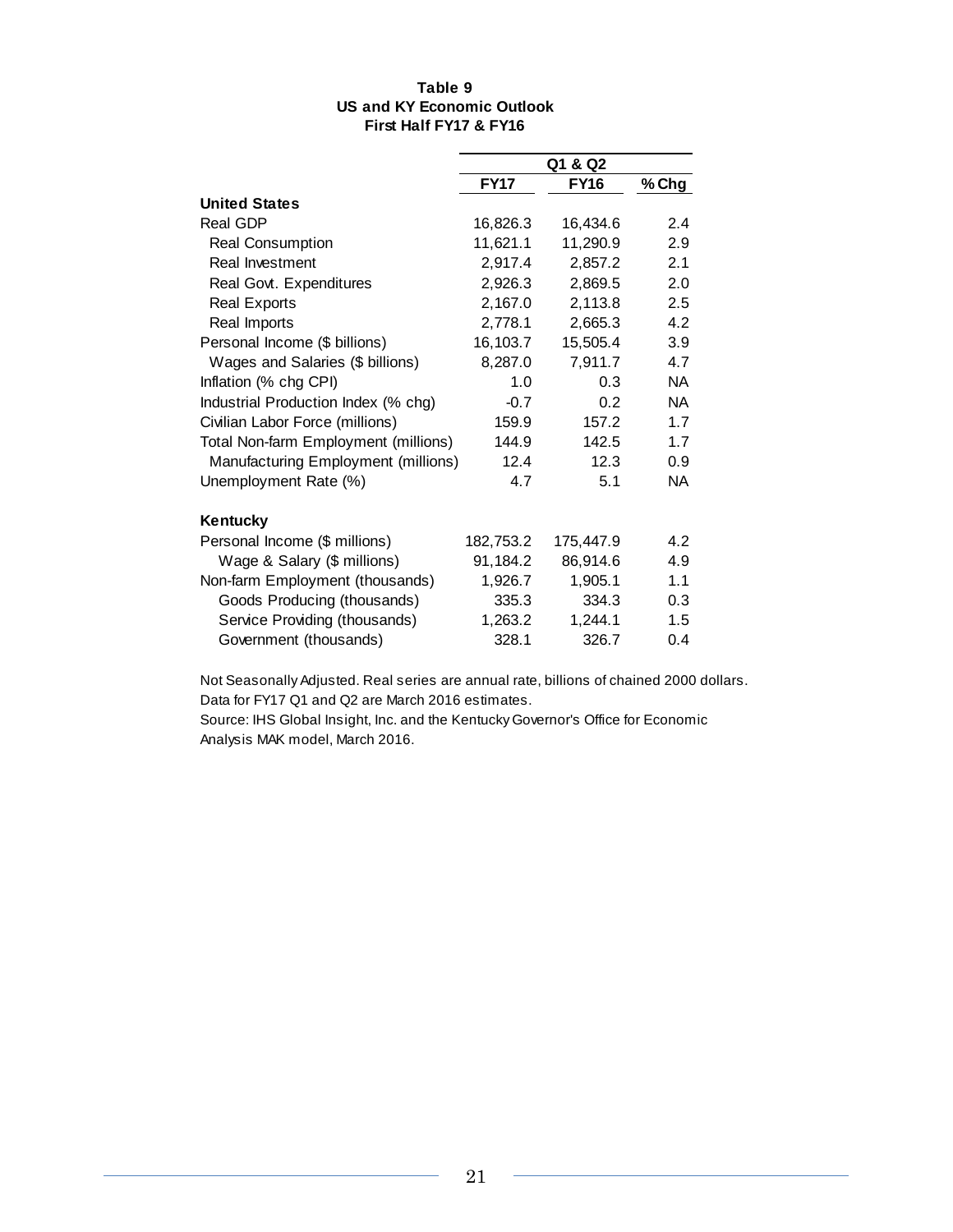### **APPENDIX**

### **General and Road Fund Receipts Third Quarter FY16**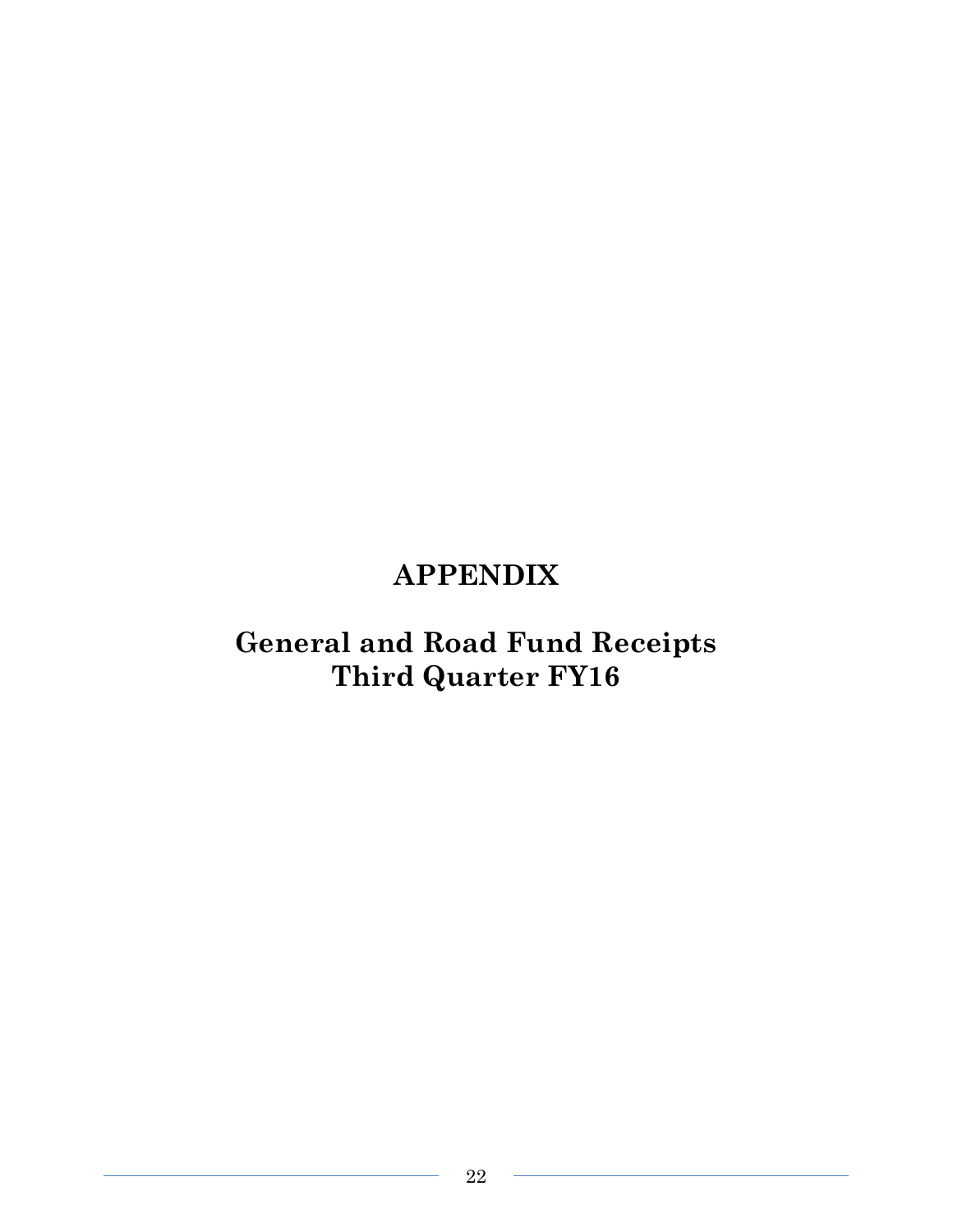### **KENTUCKY STATE GOVERNMENT – GENERAL FUND REVENUE**

|                                      | <b>Third Quarter</b><br>FY 2016 | <b>Third Quarter</b><br>FY 2015 | % Change  | Year-To-Date<br>FY 2016 | Year-To-Date<br>FY 2015 | % Change  |
|--------------------------------------|---------------------------------|---------------------------------|-----------|-------------------------|-------------------------|-----------|
| TOTAL GENERAL FUND                   | \$2,443,630,408                 | \$2,279,918,592                 | 7.2%      | \$7,513,983,645         | \$7,157,257,369         | 5.0%      |
| <b>Tax Receipts</b>                  | \$2,371,792,240                 | \$2,210,788,544                 | 7.3%      | \$7,267,636,303         | \$6,904,267,855         | 5.3%      |
| Sales and Gross Receipts             | \$992,987,593                   | \$943,851,779                   | 5.2%      | \$2,999,623,166         | \$2,837,823,344         | 5.7%      |
| <b>Beer Consumption</b>              | 1,269,786                       | 1,412,120                       | $-10.1%$  | 4,759,132               | 4,525,323               | 5.2%      |
| <b>Beer Wholesale</b>                | 12,582,304                      | 13,053,842                      | $-3.6%$   | 45,079,049              | 42,696,675              | 5.6%      |
| Cigarette                            | 51,214,353                      | 49,569,742                      | 3.3%      | 166,891,077             | 161,885,453             | 3.1%      |
| <b>Distilled Spirits Case Sales</b>  | 34,597                          | 33,336                          | 3.8%      | 105,358                 | 98,970                  | 6.5%      |
| <b>Distilled Spirits Consumption</b> | 3,239,851                       | 3,125,407                       | 3.7%      | 9,899,406               | 9,292,295               | 6.5%      |
| <b>Distilled Spirits Wholesale</b>   | 9,872,689                       | 9,099,583                       | 8.5%      | 29,673,669              | 26,924,594              | 10.2%     |
| Insurance Premium                    | 51,476,400                      | 55,003,928                      | $-6.4%$   | 97,355,660              | 99,708,687              | $-2.4%$   |
| Pari-Mutuel                          | 998,117                         | 662,319                         | 50.7%     | 2,771,728               | 2,042,093               | 35.7%     |
| Race Track Admission                 | 58,025                          | 2,935                           | 1877.3%   | 190,880                 | 148,898                 | 28.2%     |
| Sales and Use                        | 835,952,372                     | 785,932,987                     | 6.4%      | 2,563,654,091           | 2,412,841,105           | 6.3%      |
| Wine Consumption                     | 780,274                         | 738,749                         | 5.6%      | 2,428,321               | 2,211,205               | 9.8%      |
| Wine Wholesale                       | 4,424,521                       | 4,219,168                       | 4.9%      | 12,752,229              | 12,274,284              | 3.9%      |
| <b>Telecommunications Tax</b>        | 16,075,536                      | 15,752,134                      | 2.1%      | 48,335,299              | 47,194,517              | 2.4%      |
| <b>Other Tobacco Products</b>        | 5,006,873                       | 5,241,274                       | $-4.5%$   | 15,719,361              | 15,973,988              | $-1.6%$   |
| Floor Stock Tax                      | 1,894                           | 4,253                           | $-55.5%$  | 7,906                   | 5,255                   | 50.4%     |
|                                      |                                 |                                 |           |                         |                         |           |
| <b>License and Privilege</b>         | \$107,017,809                   | \$98,220,129                    | 9.0%      | \$108,907,085           | \$99,428,885            | 9.5%      |
| Alc. Bev. License Suspension         | 136,600                         | 50,542                          | 170.3%    | 373,501                 | 270,972                 | 37.8%     |
| <b>Corporation License</b>           | 73,269                          | 74,679                          | $-1.9%$   | 143,587                 | 378,609                 | $-62.1%$  |
| Corporation Organization             | $\mathbf 0$                     | 30,700                          | $-100.0%$ | 91,685                  | 68,291                  | 34.3%     |
| Occupational Licenses                | 50,315                          | 35,727                          | 40.8%     | 137,427                 | 108,634                 | 26.5%     |
| Race Track License                   | 63,650                          | 2,941                           | 2064.6%   | 276,150                 | 241,291                 | 14.4%     |
| <b>Bank Franchise Tax</b>            | 106,538,804                     | 97,874,051                      | 8.9%      | 107,403,136             | 97,857,891              | 9.8%      |
| <b>Driver License Fees</b>           | 155,171                         | 151,491                         | 2.4%      | 481,599                 | 503,197                 | $-4.3%$   |
| <b>Natural Resources</b>             | \$30,121,473                    | \$48,683,054                    | $-38.1%$  | \$120,273,486           | \$170,715,890           | $-29.5%$  |
| Coal Severance                       | 25,357,424                      | 40,620,176                      | $-37.6%$  | 97,573,085              | 138,170,965             | $-29.4%$  |
| Oil Production                       | 814,813                         | 1,595,570                       | -48.9%    | 3,673,221               | 8,158,648               | $-55.0%$  |
| <b>Minerals Severance</b>            | 2,952,919                       | 2,798,935                       | 5.5%      | 13,640,809              | 11,374,395              | 19.9%     |
| Natural Gas Severance                | 996,317                         | 3,668,373                       | $-72.8%$  | 5,386,371               | 13,011,882              | $-58.6%$  |
| Income                               | \$1,088,417,199                 | \$969,047,879                   | 12.3%     | \$3,465,001,249         | \$3,236,815,884         | 7.0%      |
| Corporation                          | 92,615,706                      | 86,710,598                      | 6.8%      | 319,540,982             | 295,565,549             | 8.1%      |
| Individual                           | 960,328,387                     | 840,241,693                     | 14.3%     | 3,029,783,196           | 2,816,126,589           | 7.6%      |
| <b>Limited Liability Entity</b>      | 35,473,106                      | 42,095,588                      | $-15.7%$  | 115,677,071             | 125, 123, 746           | $-7.5%$   |
| Property                             | \$137,446,276                   | \$134,290,788                   | 2.3%      | \$517,784,578           | \$504,720,865           | 2.6%      |
| Building & Loan Association          | $\Omega$                        | $\Omega$                        | ---       | (11, 881)               | (498,150)               |           |
| General - Real                       | 67,018,889                      | 69,091,161                      | $-3.0%$   | 262,503,007             | 253,560,854             | 3.5%      |
| General - Tangible                   | 59,078,627                      | 52,633,278                      | 12.2%     | 190,096,125             | 183,824,586             | 3.4%      |
| Omitted & Delinquent                 | 7,663,831                       | 7,179,949                       | 6.7%      | 11,448,999              | 13,212,998              | $-13.4%$  |
| Public Service                       | 3,110,146                       | 4,753,629                       | $-34.6%$  | 52,207,623              | 53,133,699              | $-1.7%$   |
| Other                                | 574,784                         | 632,770                         | $-9.2%$   | 1,540,705               | 1,486,877               | 3.6%      |
| <b>Inheritance Tax</b>               | \$9,466,281                     | \$10,366,673                    | $-8.7%$   | \$37,374,919            | \$36,152,635            | 3.4%      |
| <b>Miscellaneous</b>                 | \$6,335,608                     | \$6,328,242                     | 0.1%      | \$18,671,820            | \$18,610,353            | 0.3%      |
| <b>Legal Process</b>                 | 3,744,937                       | 3,946,613                       | $-5.1%$   | 11,067,332              | 11,477,737              | $-3.6%$   |
| T. V. A. In Lieu Payments            | 2,545,668                       | 2,352,675                       | 8.2%      | 7,574,143               | 7,099,757               | 6.7%      |
| Other                                | 45,004                          | 28,955                          | 55.4%     | 30,345                  | 32,858                  | $-7.6%$   |
| <b>Nontax Receipts</b>               | \$70,985,683                    | \$68,798,467                    | 3.2%      | \$241,738,956           | \$251,758,527           | -4.0%     |
| <b>Departmental Fees</b>             | 6,352,576                       | 7,010,894                       | $-9.4%$   | 14,274,542              | 14,175,624              | 0.7%      |
| PSC Assessment Fee                   | 513                             | 24,406                          | $-97.9%$  | 10,868,823              | 14,696,059              | $-26.0%$  |
| Fines & Forfeitures                  | 5,109,543                       | 5,834,532                       | $-12.4%$  | 15,732,538              | 16,954,458              | -7.2%     |
| Income on Investments                | (217, 157)                      | (191, 383)                      | --        | (639, 239)              | (583, 814)              |           |
| Lottery                              | 59,000,000                      | 55,500,000                      | 6.3%      | 169,278,429             | 165,000,000             | 2.6%      |
| Sale of NO <sub>x</sub> Credits      | 0                               | 0                               |           | 0                       | 27,594                  | $-100.0%$ |
| Miscellaneous                        | 740,208                         | 620,017                         | 19.4%     | 32,223,864              | 41,488,606              | $-22.3%$  |
|                                      |                                 |                                 | 157.1%    |                         |                         |           |
| <b>Redeposit of State Funds</b>      | \$852,485                       | \$331,581                       |           | \$4,608,385             | \$1,230,987             | 274.4%    |